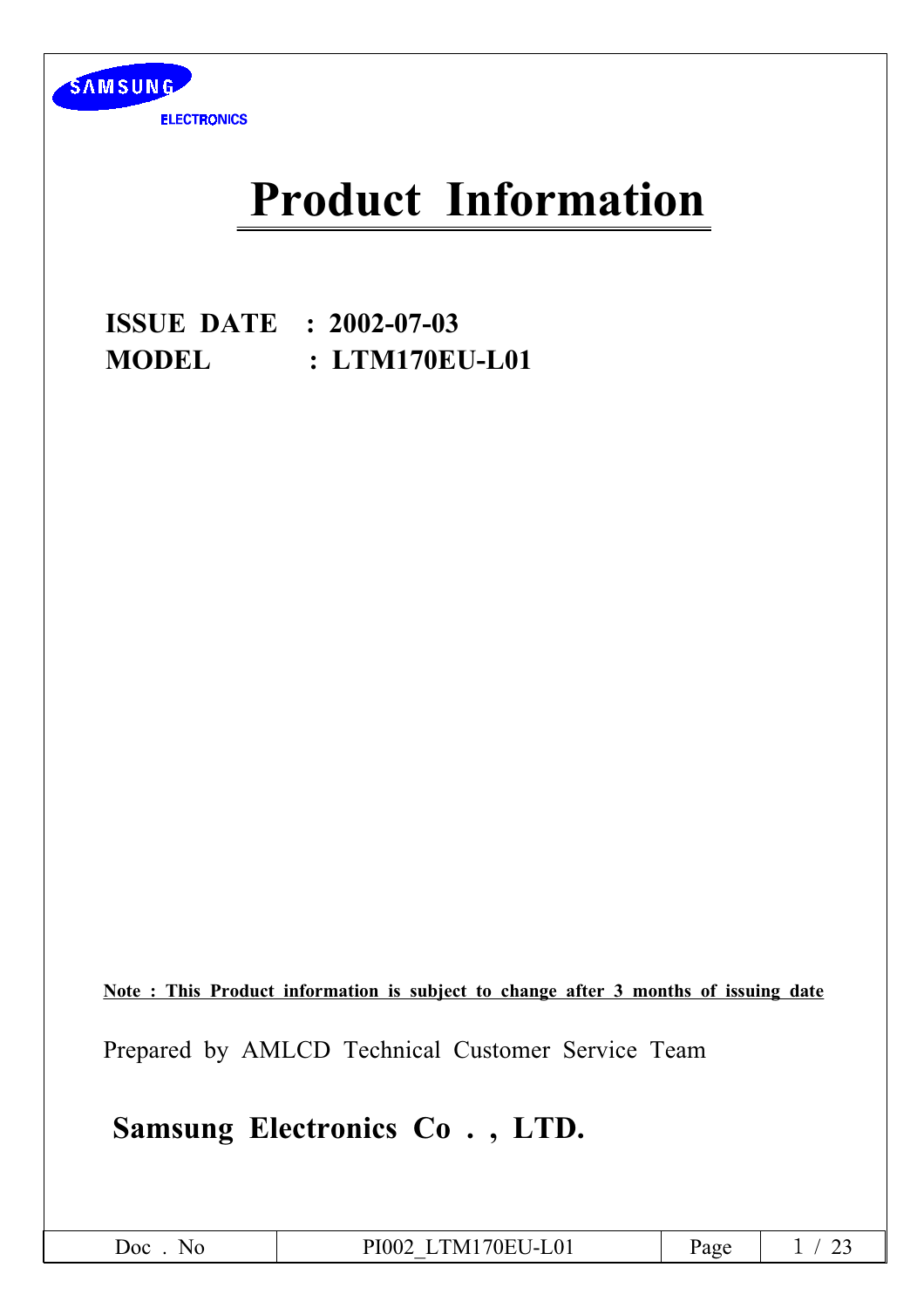# **Contents**

| General Description                                                                                                                                                                                             | --------------------------- (3)      |  |
|-----------------------------------------------------------------------------------------------------------------------------------------------------------------------------------------------------------------|--------------------------------------|--|
| 1. Absolute Maximum Ratings<br>Absolute ratings of environment<br>1.1<br>Electrical Absolute Ratings<br>1.2                                                                                                     | -------------------------- (4)       |  |
| 2. Optical Characteristics                                                                                                                                                                                      | -------------------------------- (6) |  |
| 3. Electrical Characteristics<br>3.1 TFT LCD Module<br>3.2 Back-light Unit                                                                                                                                      | ---------------------------(9)       |  |
| 4. Block Diagram<br>4.1 TFT LCD Module<br>4.2 Back-light Unit                                                                                                                                                   | ----------------------------- $(12)$ |  |
| 5. Input Terminal Pin Assignment<br>5.1 Input Signal & Power<br>5.2 LVDS Interface (1)<br>5.3 LVDS Interface (2)<br>5.4 Back-light Unit<br>5.5 Input Signals, Basic Display Colors and Gray Scale of Each Color | ---------------------------- $(13)$  |  |
| 6. Interface Timing<br>6.1 Timing Parameters (DE only mode)<br>6.2 Timing Diagrams of Interface Signal (DE only mode)<br>6.3 Power ON/OFF Sequence                                                              | ---------------------------- (20)    |  |
| 7. Outline Dimension                                                                                                                                                                                            | ----------------------------(23)     |  |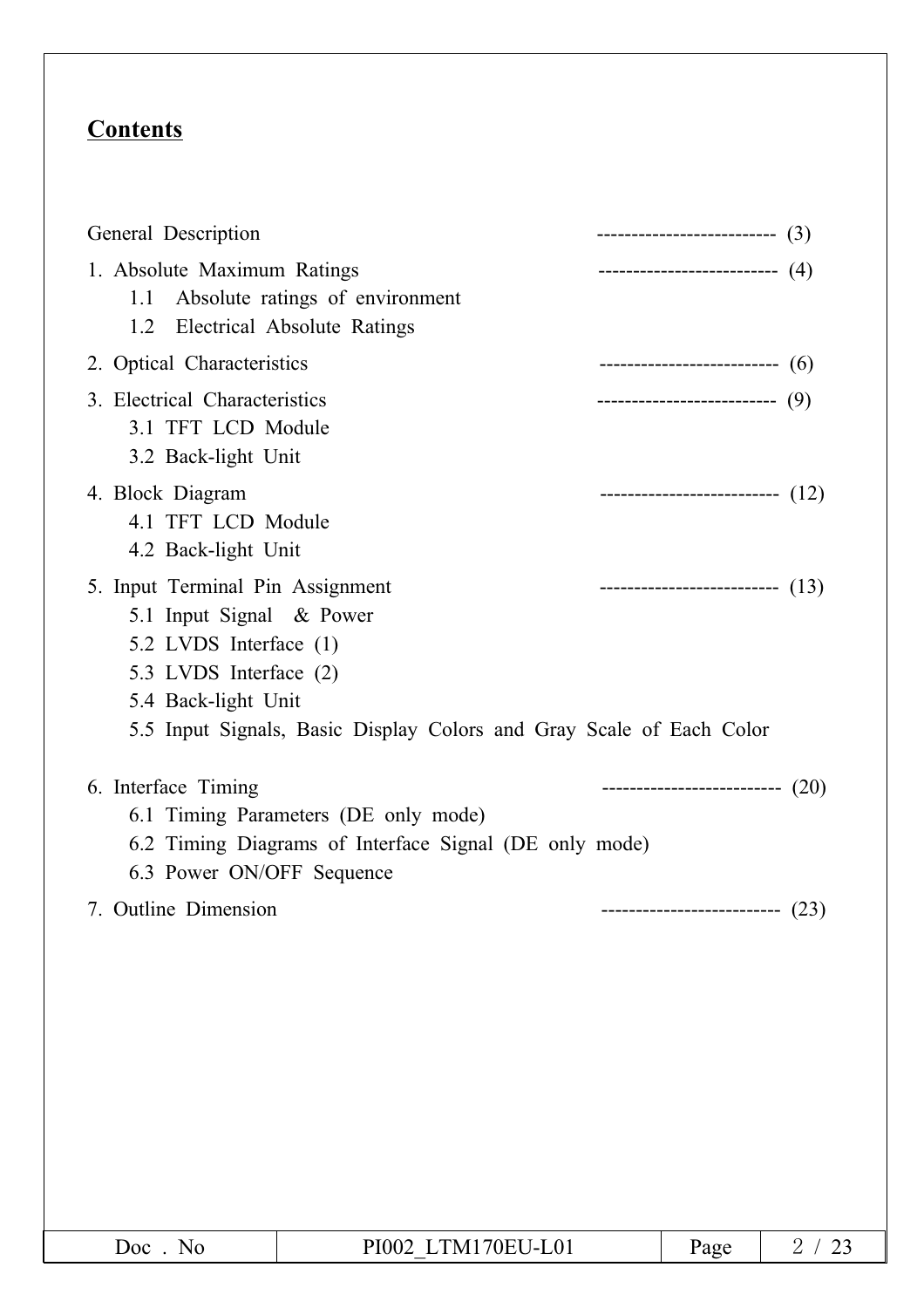## **General Description**

### \* Description

LTM170EU-L01 is a color active matrix TFT (Thin Film Transistor) liquid crystal display (LCD) that uses amorphous silicon TFTs as a switching devices. This model is composed of a TFT LCD panel, a driver circuit and a back-light system. The resolution of a 17.0" contains 1280 x 1024 pixels and can display up to 16.2 millions colors.

### \* Features

- High contrast ratio, high aperture structure
- TN(Twisted Nematic) mode
- Wide viewing angle
- High speed response
- SXGA(1280 x 1024 pixels) resolution
- Low power consumption
- 2 dual CCFTs(Cold Cathode Fluorescent Tube)
- DE(Data Enable) mode
- LVDS (Low Voltage Differential Signaling) interface (2pixel/clock)
- Compact Size Design

### \* Applications

Workstation & desktop monitors Display terminals for AV application products Monitors for industrial machine

### \* General information

| Items             | Specification               | Unit   | Note |
|-------------------|-----------------------------|--------|------|
| Display area      | 337.92(H) x 270.336(V)      | mm     |      |
| Driver element    | a-Si TFT active matrix      |        |      |
| Display colors    | 16.2M                       | colors |      |
| Number of pixels  | 1280 x 1024                 | pixel  |      |
| Pixel arrangement | RGB vertical stripe         |        |      |
| Pixel pitch       | $0.264(H)$ x $0.264(W)$     | mm     |      |
| Display mode      | Normally White              |        |      |
| Surface treatment | Haze 25%, Hard-coating (3H) |        |      |

Doc. No

PI002 LTM170EU-L01

Page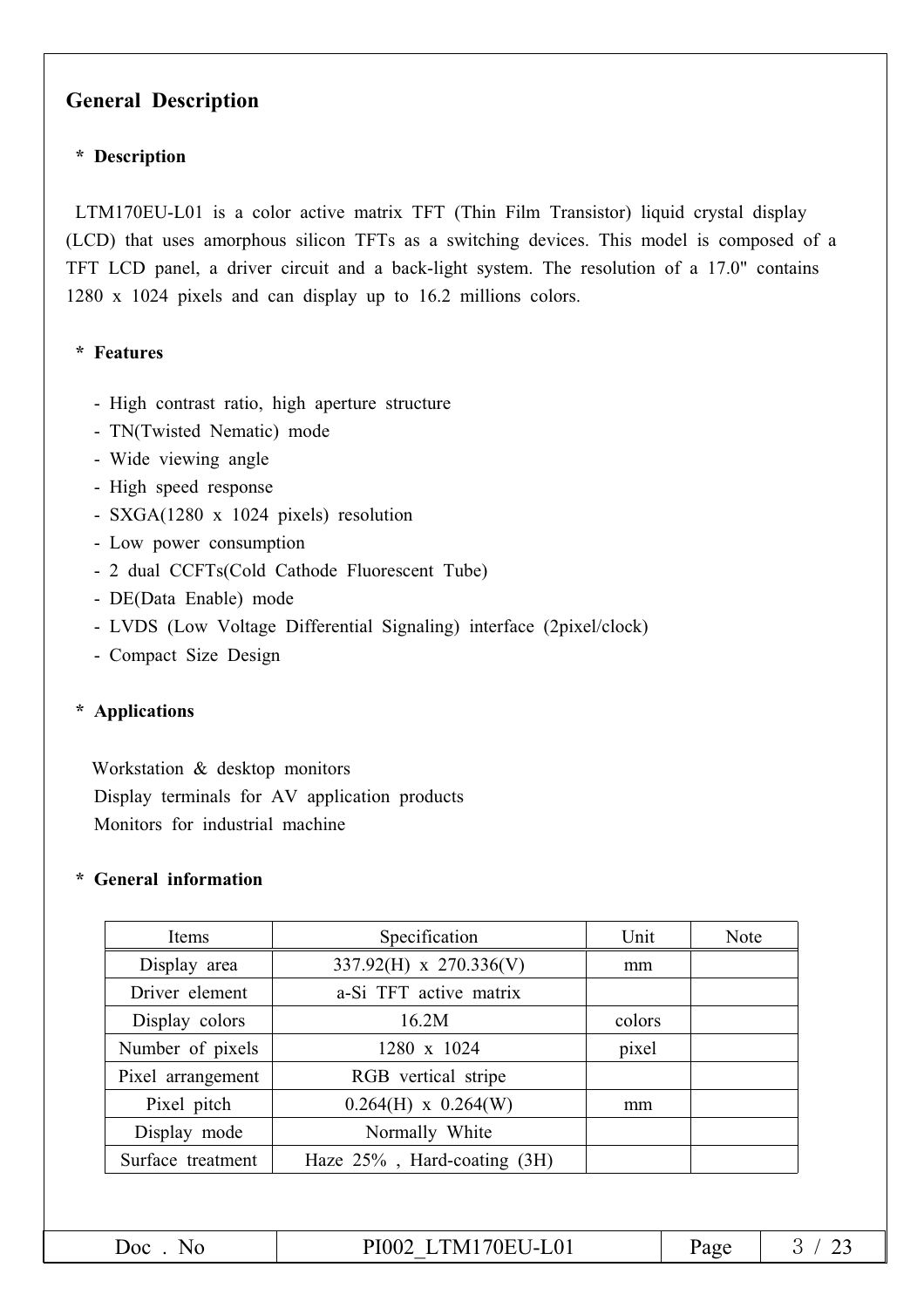### \* Mechanical information

| Item   |               | Min.                     | Typ.                     | Max.  | Note |
|--------|---------------|--------------------------|--------------------------|-------|------|
| Module | Horizontal(H) | 358.0                    | 358.5                    | 359.0 | mm   |
| size   | Vertical(V)   | 296.0                    | 296.5                    | 297.0 | mm   |
|        | Depth(D)      | $\qquad \qquad$          | $\overline{\phantom{0}}$ | 17.5  | mm   |
| Weight |               | $\overline{\phantom{0}}$ | $\overline{\phantom{0}}$ | 2050  | g    |

### 1. Absolute Maximum Ratings

1.1 Absolute ratings of environment

| Item                                           | Symbol                  | Min.  | Max. | Unit | Note    |
|------------------------------------------------|-------------------------|-------|------|------|---------|
| Storage temperature                            | <b>T</b> <sub>STG</sub> | $-25$ | 60   | ℃    | (1)     |
| Operating temperature<br>(Ambient temperature) | <b>TOPR</b>             | 0     | 50   | Ĉ    | (1)     |
| Shock (non - operating)                        | Snop                    |       | 50   | G    | (2),(4) |
| Vibration $($ non - operating $)$              | Vnop                    |       | 1.5  | G    | (3),(4) |

Note (1) Temperature and relative humidity range are shown in the figure below. 90 % RH Max.  $(40 °C > Ta)$ 

Maximum wet-bulb temperature at 39 °C or less. (Ta > 40 °C) No condensation.

- (2) 11ms, sine wave, one time for  $\pm X$ ,  $\pm Y$ ,  $\pm Z$  axis
- $(3)$  10-300 Hz, Sweep rate 10min, 30min for X, Y, Z axis
- (4) At testing Vibration and Shock, the fixture in holding the Module to be tested have to be hard and rigid enough so that the Module would not be twisted or bent by the fixture.

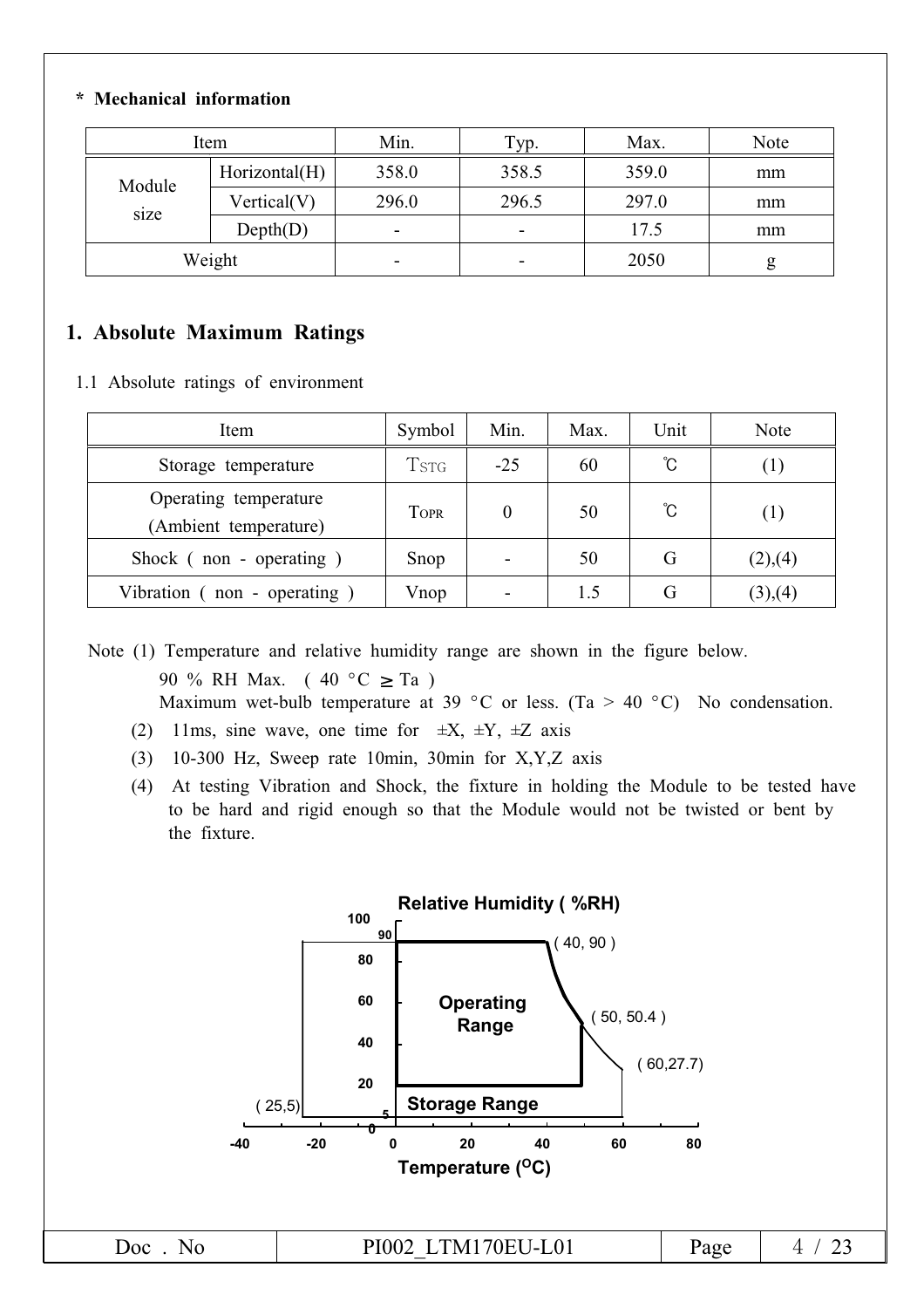### 1.2 ELECTRICAL ABSOLUTE RATINGS

(1) TFT LCD Module

 $(Vss = GND = 0 V)$ 

| Item                 | Symbol | Min.      | Max. | . nıt | Note |
|----------------------|--------|-----------|------|-------|------|
| Power Supply Voltage | VDD    | $Vss-0.5$ | 0.J  |       |      |

# NOTE (1) Within Ta ( $25 \pm 2$  °C)

(2) BACK-LIGHT UNIT

 $(Ta = 25 \pm 2^{\circ}C)$ 

| Item           | Symbol | Min.    | Max. | Unit. | Note          |
|----------------|--------|---------|------|-------|---------------|
| Lamp Current   | ட      | $2.0\,$ | 7.0  | mArms | $(1)$ , $(2)$ |
| Lamp Frequency |        | 50      | 60   | kHz   |               |

NOTE (1) Permanent damage to the device may occur if maximum values are exceeded. Functional operation should be restricted to the conditions described under Normal Operating Conditions.

(2) Specified values are for a single lamp (Refer to the Note (1) in the page 12 for further information).

| Doc<br>NO | 4170EU-L01<br>PI002<br>I`M 1 | Page |  |
|-----------|------------------------------|------|--|
|-----------|------------------------------|------|--|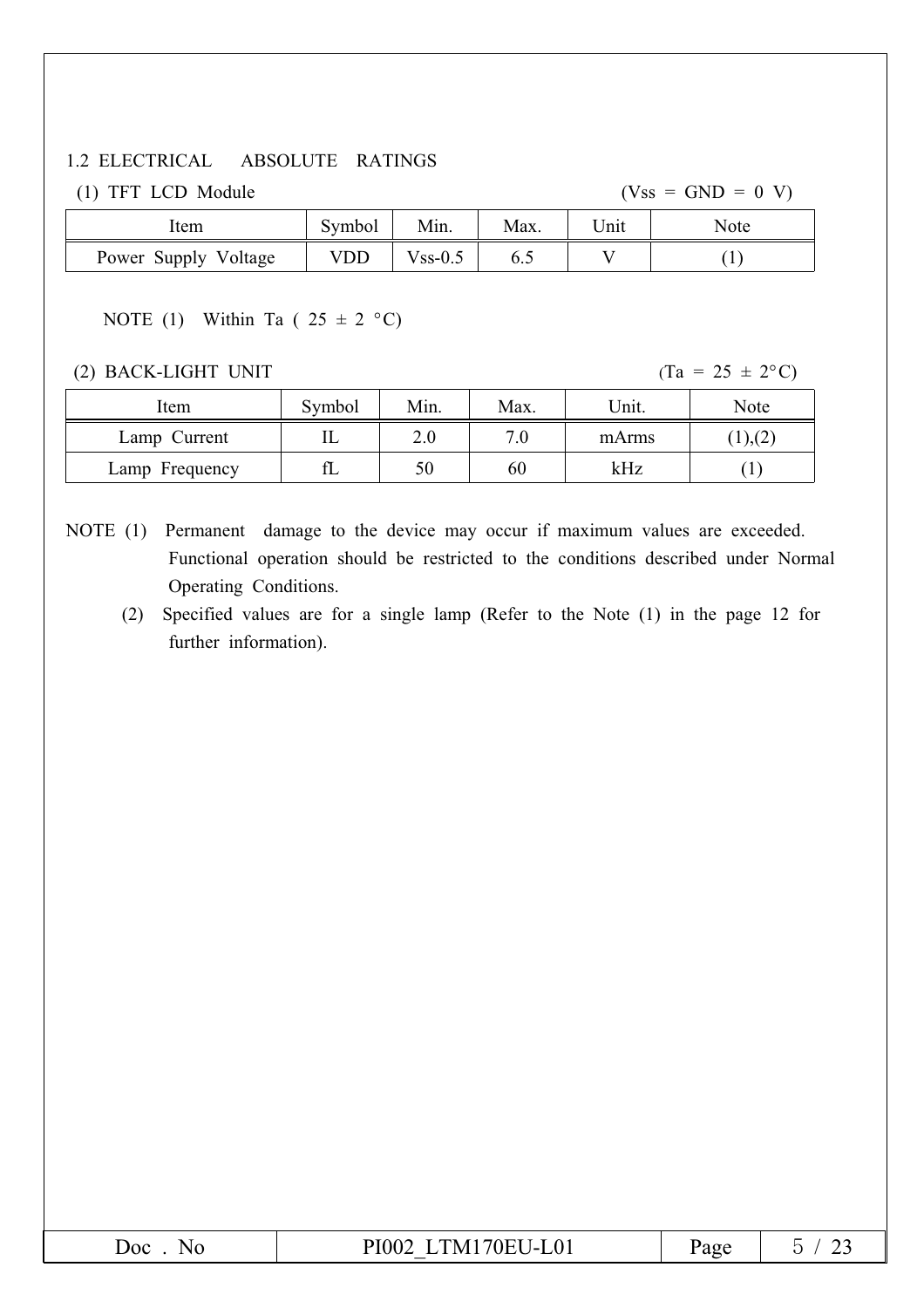# 2. Optical Characteristics

The following items are measured under stable conditions. The optical characteristics should be measured in a dark room or equivalent state with the methods shown in Note (1). Measuring equipment : TOPCON BM-5A, BM-7, PHOTO RESEARCH PR650 Eldim EZ-Contrast

| (Inverter Freq.: 54kHz)                    |         |            | * Ta = $25 \pm 2$ °C, VDD=5V, |         |       |                          | $fv=60 Hz$ , $f_{DCLK}=54 MHz$ , $IL=6.5 mA$ rms |              |
|--------------------------------------------|---------|------------|-------------------------------|---------|-------|--------------------------|--------------------------------------------------|--------------|
| Item                                       |         | Symbol     | Condition                     | Min.    | Typ.  | Max.                     | Unit                                             | Note         |
| Contrast Ratio<br>(Center of screen)       |         | C/R        |                               | 250     | 350   |                          |                                                  | (3)<br>BM-5A |
| Response                                   | Rising  | <b>Tr</b>  |                               |         | 5     |                          |                                                  | (4)          |
| Time                                       | Falling | <b>Tf</b>  |                               |         | 20    |                          | msec                                             | $BM-7$       |
| Luminance of White<br>(Center of screen)   |         | YL         | Normal<br>$\phi = 0$          | 200     | 250   | $\overline{\phantom{a}}$ | cd/m2                                            | (5)<br>BM-5A |
|                                            | Red     | Rx         | $\theta = 0$                  |         | 0.633 |                          |                                                  |              |
|                                            |         | <b>Ry</b>  |                               |         | 0.351 |                          |                                                  |              |
| Color                                      | Green   | Gx         | Viewing                       |         | 0.298 |                          |                                                  |              |
| Chromaticity<br>(CIE 1931)                 |         | Gy         | Angle                         | TYP.    | 0.592 | TYP.                     |                                                  | (6)          |
|                                            | Blue    | Bx         |                               | $-0.03$ | 0.143 | $+0.03$                  |                                                  | PR650        |
|                                            |         | By         |                               |         | 0.092 |                          |                                                  |              |
|                                            | White   | Wx         |                               |         | 0.316 |                          |                                                  |              |
|                                            |         | <b>Wy</b>  |                               |         | 0.337 |                          |                                                  |              |
| Viewing<br>Angle                           | Hor.    | $\theta$ L |                               | 60      | 70    | $\blacksquare$           |                                                  |              |
|                                            |         | $\theta$ R | $CR \ge 10$                   | 60      | 70    | $\overline{\phantom{a}}$ |                                                  | (7)          |
|                                            | Ver.    | $\phi$ H   |                               | 50      | 60    |                          | Degrees                                          | BM-5A        |
|                                            |         | $\phi$ L   |                               | 50      | 60    |                          |                                                  |              |
| <b>Brightness Uniformity</b><br>(9 Points) |         | Buni       |                               | -       | -     | 25                       | $\frac{0}{0}$                                    | (4)<br>BM-5A |
| Luminance                                  |         | $L_{R}$    |                               |         |       | 1.7                      |                                                  | (9)          |

PI002 LTM170EU-L01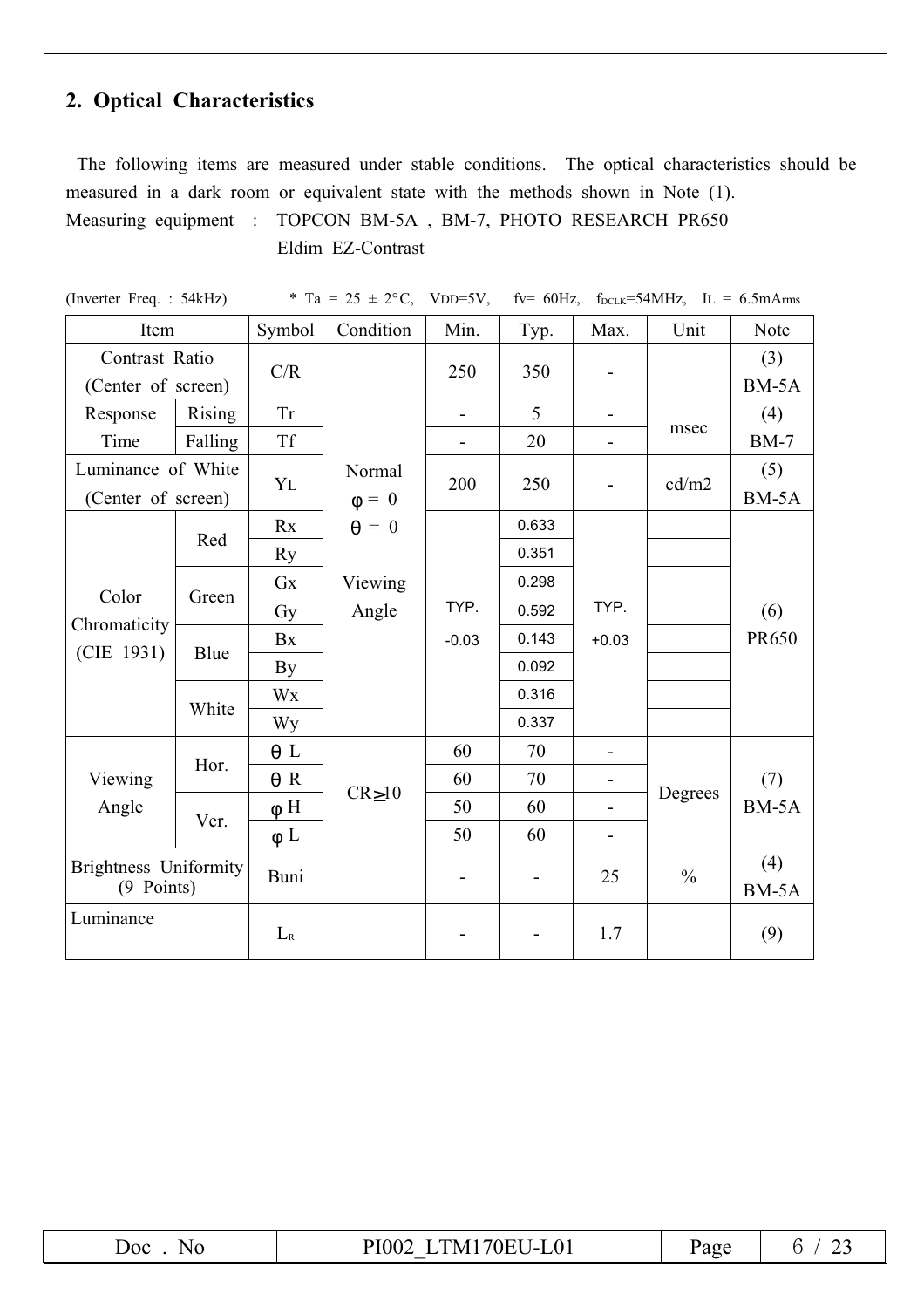

After stabilizing and leaving the panel alone at a given temperature for 30 min, the measurement should be executed. Measurement should be executed in a stable, windless, and dark room. 30 min after lighting the back-light. This should be measured in the center of screen.

Single lamp current :  $6.5mA$  (Refer to the note(1) in the page 11 for more information.) Environment condition : Ta = 25  $\pm$  2 °C







Note 3) Definition of Contrast Ratio (C/R) : Ratio of gray max (Gmax) & gray min (Gmin) at the center point $(5)$  of the panel

$$
CR = \frac{G \max}{G \min}
$$

Gmax: Luminance with all pixels white Gmin: Luminance with all pixels black

Doc. No

PI002 LTM170EU-L01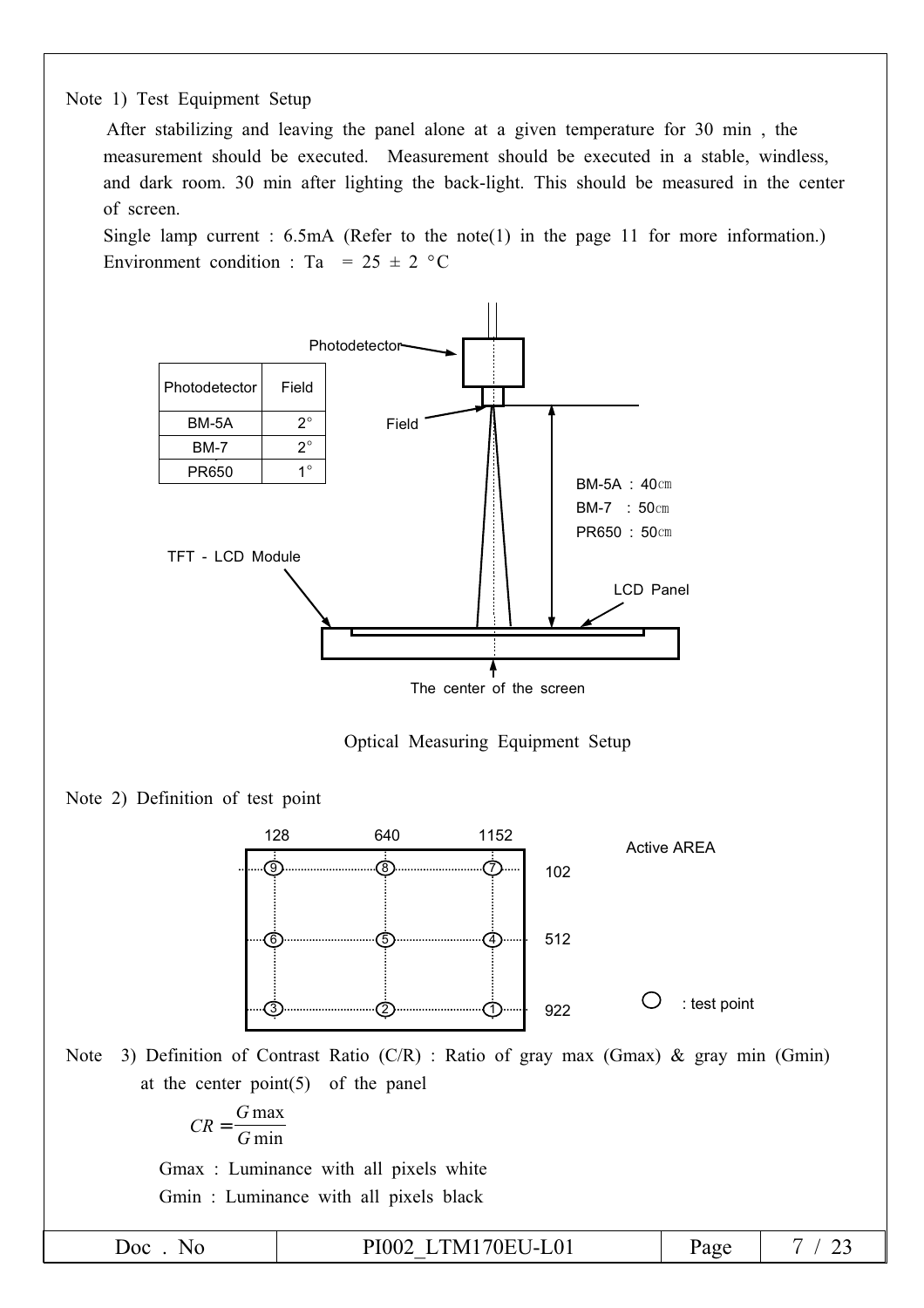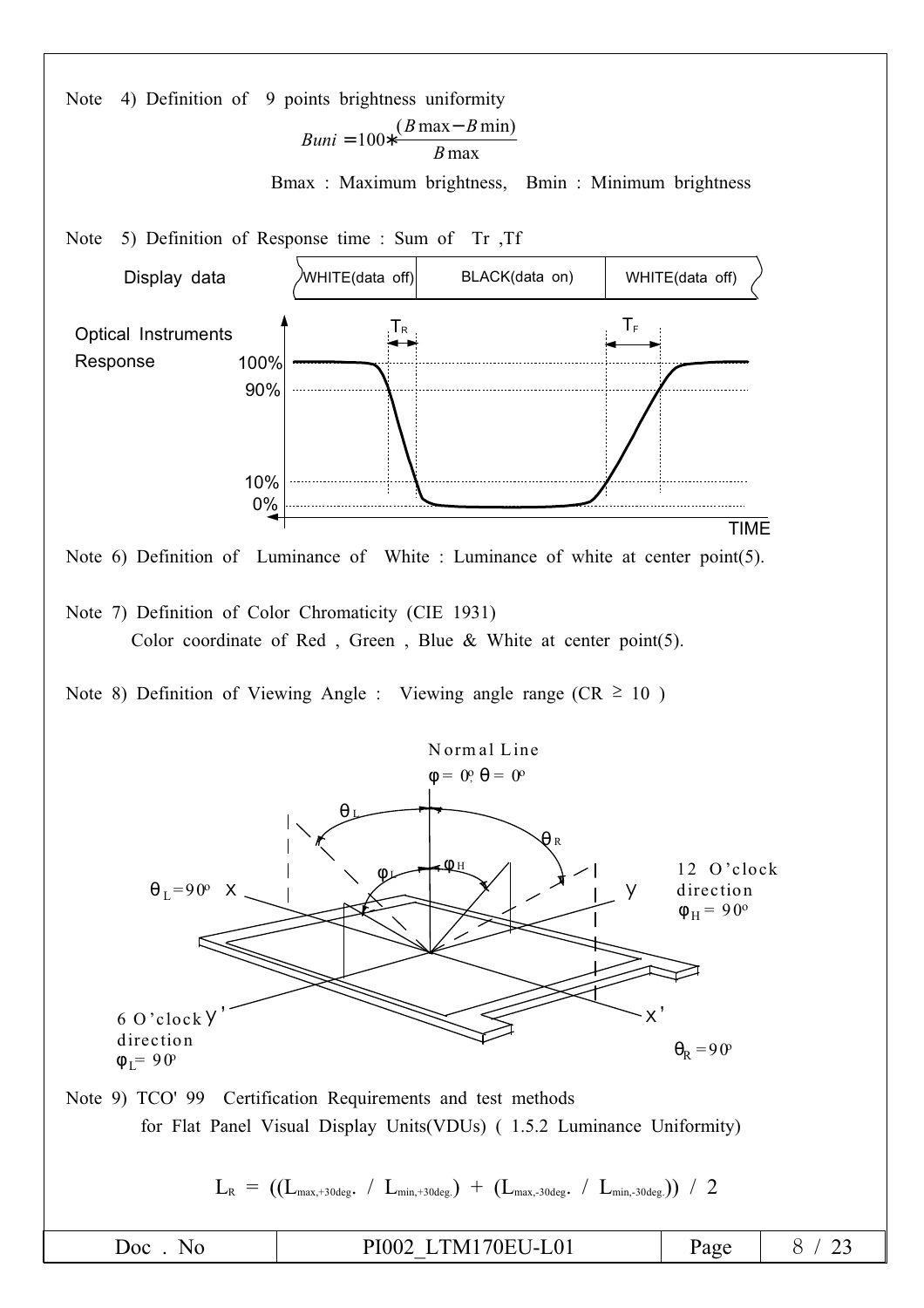# 3. Electrical Characteristics

### 3.1 TFT LCD MODULE

Ta =  $25^{\circ}$ C

| Item                          |                 | Symbol       | Min.         | Typ. | Max.   | Unit       | <b>Note</b> |
|-------------------------------|-----------------|--------------|--------------|------|--------|------------|-------------|
| Voltage of Power Supply       |                 | $V_{DD}$     | 4.5          | 5.0  | 5.5    | V          | (1)         |
| Interface type<br><b>LVDS</b> |                 |              | DS90C383/385 |      |        |            |             |
| Current of                    | Black<br>(a)    |              |              | 500  |        | mA         |             |
| Power                         | White<br>(b)    | $I_{DD}$     |              | 400  |        | mA         | (2),(3)     |
| Supply                        | Dot<br>(c)      |              |              | 550  | 600    | mA         |             |
| Vsync Frequency               |                 | $f_V$        |              | 60   | 75     | Hz         |             |
|                               | Hsync Frequency | $f_{\rm H}$  |              | 64   | 79.976 | kHz        |             |
| Main Frequency                |                 | $f_{DCLK}$   |              | 54   | 67.5   | <b>MHz</b> |             |
|                               | Rush Current    | <b>IRUSH</b> |              |      | 3.0    | A          | (4)         |

Note

(1)  $fV=60Hz$ ,  $fDCLK = 54MHz$ ,  $VDD = 5.0V$ , DC Current.

- (2) Main pixel clock frequency is the value which is measured at the input of LVDS transmitter.
- (3) Power dissipation check pattern(LCD Module only)

a)Black Pattern

b) White Pattern





c) Dot Pattern





| __ |
|----|
|----|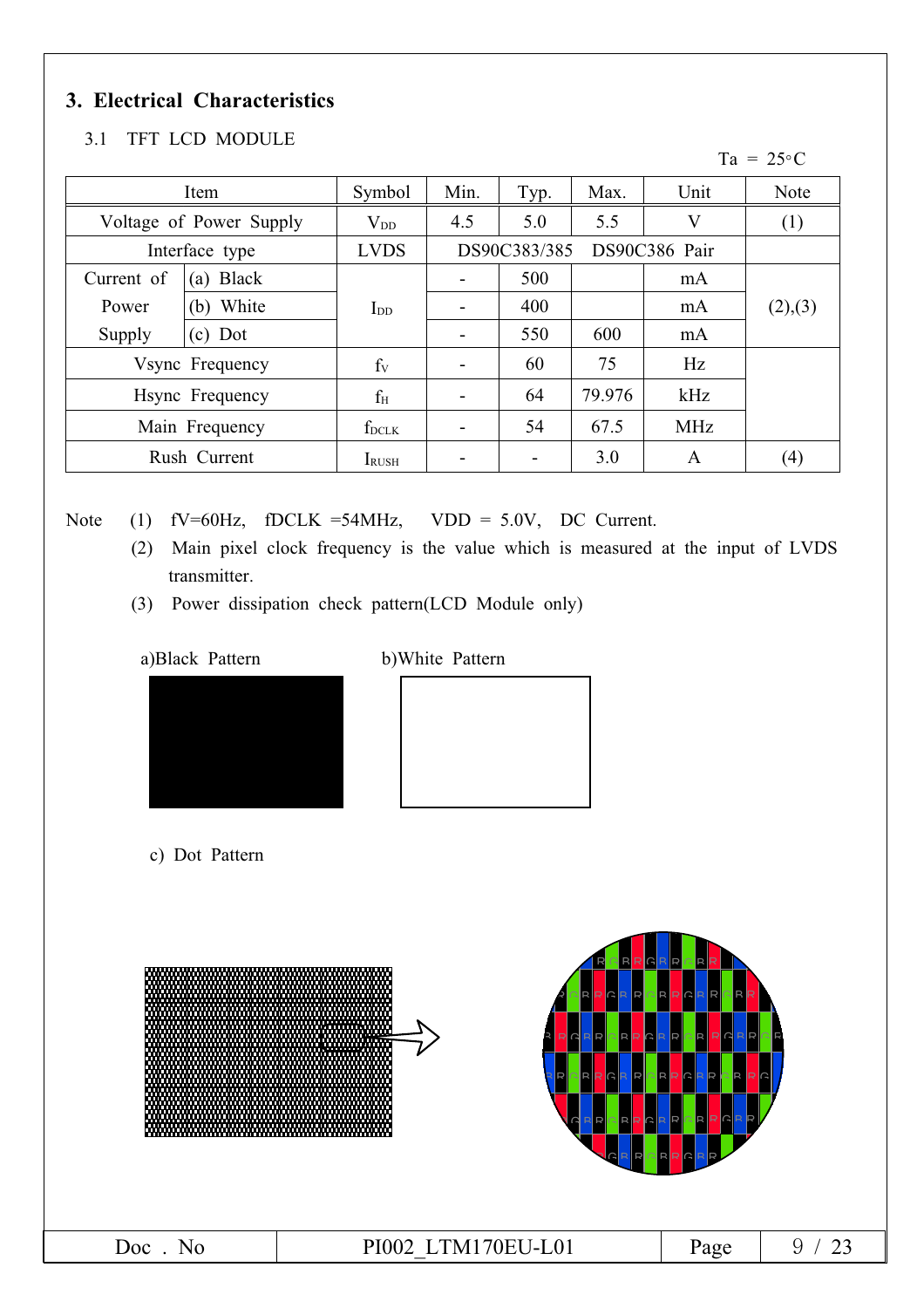

Note: Control Signal: High(+5V) -->Low(Ground) All Signal lines to panel except for power 5V : Ground The rising time of supplied voltage is controlled to 470us by R3 and C2 value.



| ഹ | $\mathbf{A} = \mathbf{A} + \mathbf{A} + \mathbf{A}$<br>$^{\prime\prime}$ N $_{\prime\prime}$ | $\sim$<br>aν | $\sim$ |
|---|----------------------------------------------------------------------------------------------|--------------|--------|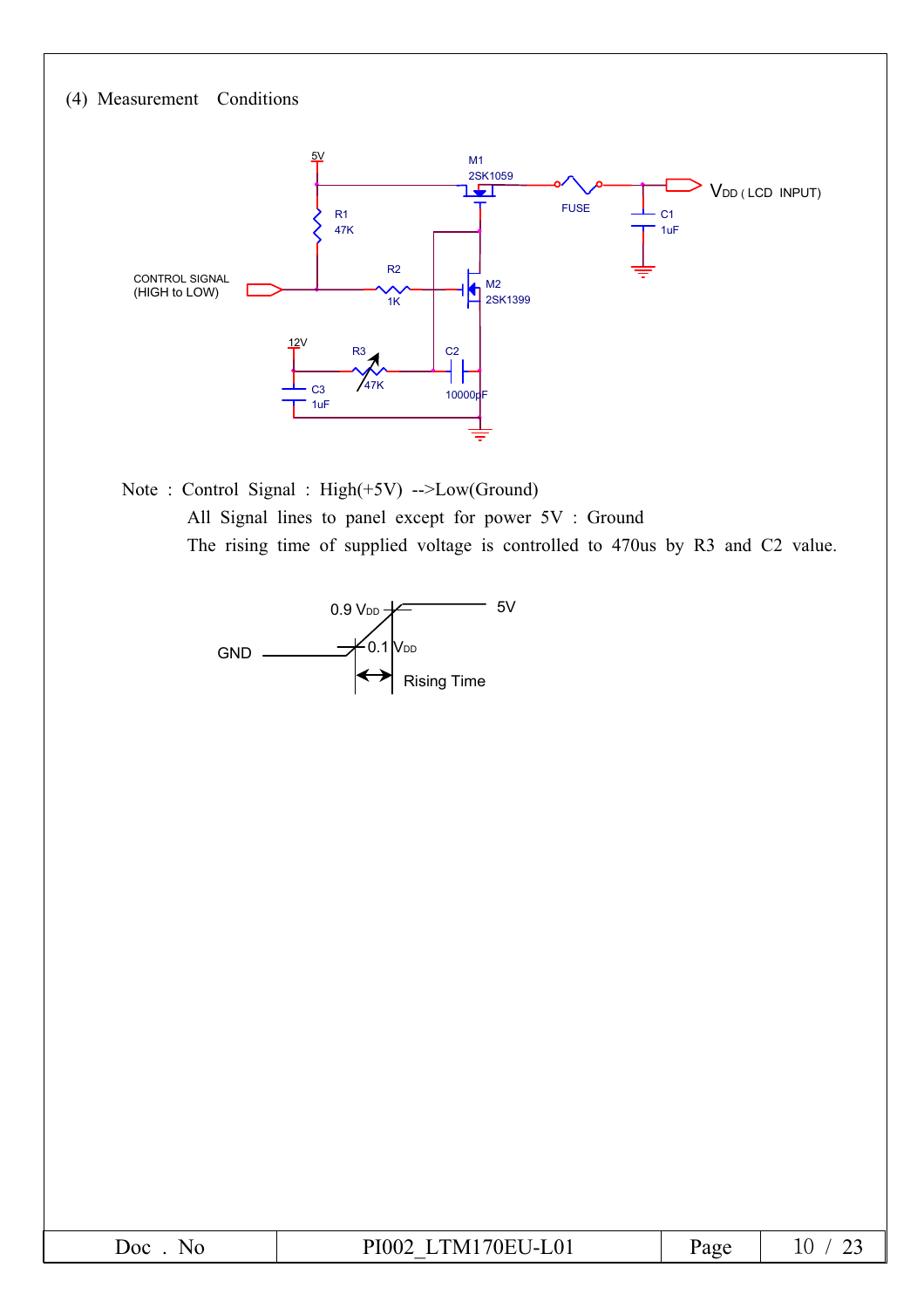#### **BACK-LIGHT UNIT**  $3.2$

The back-light system is an edge - lighting type with 2 dual CCFTs (Cold Cathode Fluorescent Tube) The characteristics of two dual lamps are shown in the following tables.

|                     |        |                          |                          |                          |             | Ta=25 $\pm$ 2°C |
|---------------------|--------|--------------------------|--------------------------|--------------------------|-------------|-----------------|
| Item                | Symbol | Min.                     | Typ.                     | Max.                     | Unit        | <b>Note</b>     |
| Lamp Current        | IL     | 3.0                      | 6.5                      | 7.0                      | mArms       | (1)             |
| Lamp Voltage        | VL     | 604                      | 650                      | 696                      | Vrms        |                 |
| Lamp Frequency      | fL     | 50                       |                          | 60                       | kHz         | (2)             |
| Operating Life Time | Hr     | 20,000                   | 30,000                   |                          | Hour        | (3)             |
| Startup Voltage     | Vs     | $\overline{\phantom{a}}$ | $\overline{\phantom{0}}$ | $1,500(25\textdegree C)$ | <b>Vrms</b> | (4)             |
|                     |        |                          |                          | $(0^{\circ}C)$<br>1,700  |             |                 |

### Note) The wave form of the inverter output voltage must be area symmetric and the design of the inverter must have specifications for the modularized lamp.

The performance of the back-light, for example life time or brightness, is much influenced by the characteristics of the DC-AC inverter for the lamp. So all the parameters of an inverter should be carefully designed so as not to produce too much leakage current from high-voltage output of the inverter.

When you design or order the inverter, please make sure that a poor lighting caused by the mismatch of the back-light and the inverter(miss lighting, flicker, etc.) never occur. When you confirm it, the module should be operated in the same condition as it is installed in your instrument.

Note (1) Lamp current is measured with current meter for high frequency as shown below.

Refer to the block diagram of the back-light unit in the next page for more information. Specified values are for a single lamp.



(2) Lamp frequency may produce interference with horizontal synchronous frequency and this may cause line flow on the display. Therefore lamp frequency shall be detached from the horizontal synchronous frequency and its harmonics as far as possible in order to avoid interference.

(3) Life time (Hr) of a lamp is defined as the time in which it continues to operate under the condition of Ta =  $25\pm 2^{\circ}$  and IL = 6.5 mArms until the brightness becomes 50% or lower than it's original value. A bare lamp life time is min. 50,000 hours at 6.0mA

(4) If an inverter has shutdown function it should keep its output for more than 1 second even if the lamp connector open. Otherwise the lamps may not to be turned on.

| JOC.<br>◥ | 170E11I<br>$\sim$ $\sim$<br>PIAA′<br>'N.<br>$\mathbf{u}$<br>ı<br>``<br>. <i>.</i> .<br>$\sim$ $\sim$ $\sim$<br>. | age | <u>_</u><br>—— |
|-----------|------------------------------------------------------------------------------------------------------------------|-----|----------------|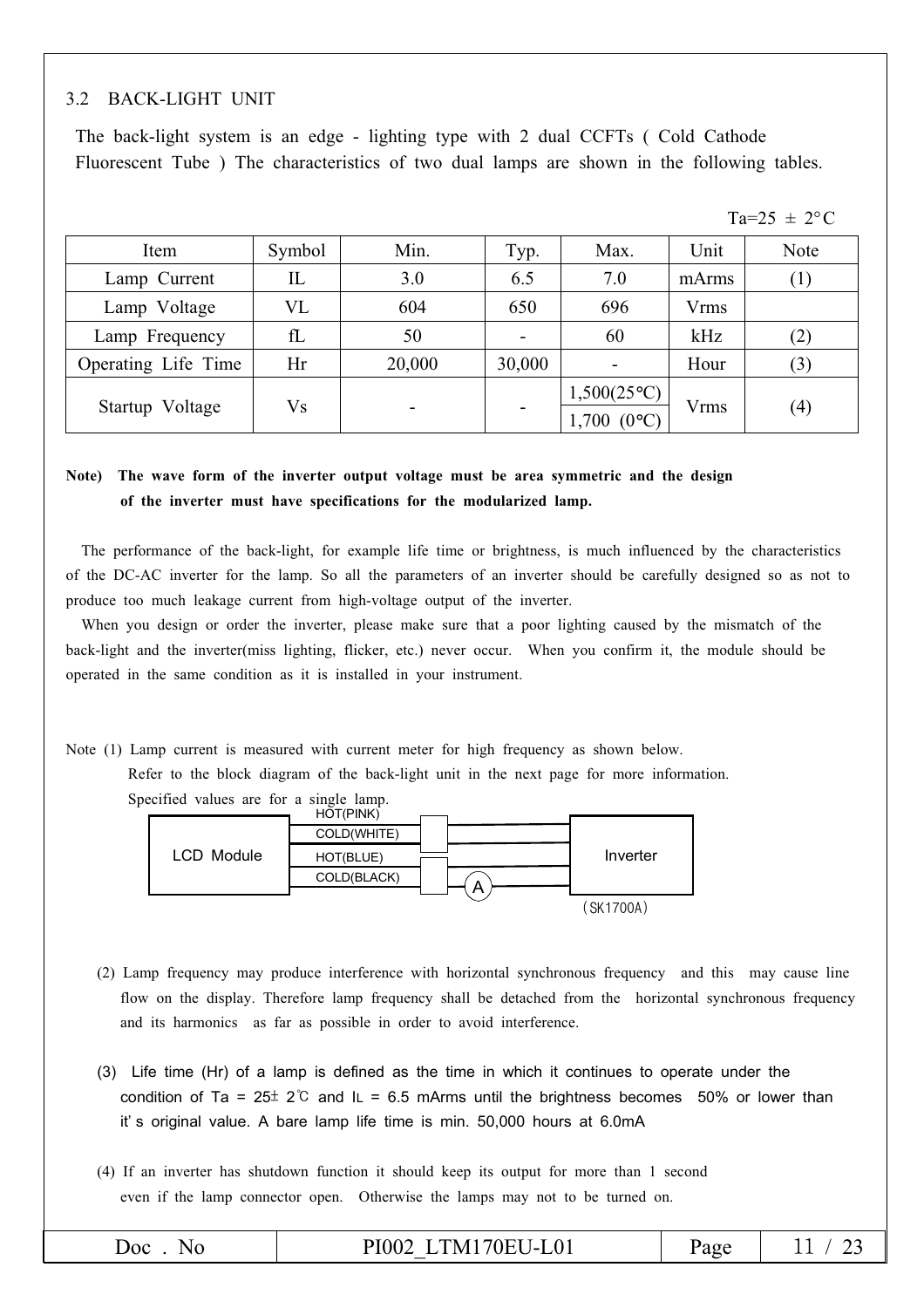# 4. Block Diagram

#### TFT LCD MODULE  $4.1$



### 4.2 BACK-LIGHT UNIT

Connector: JST BHSR-02VS-1

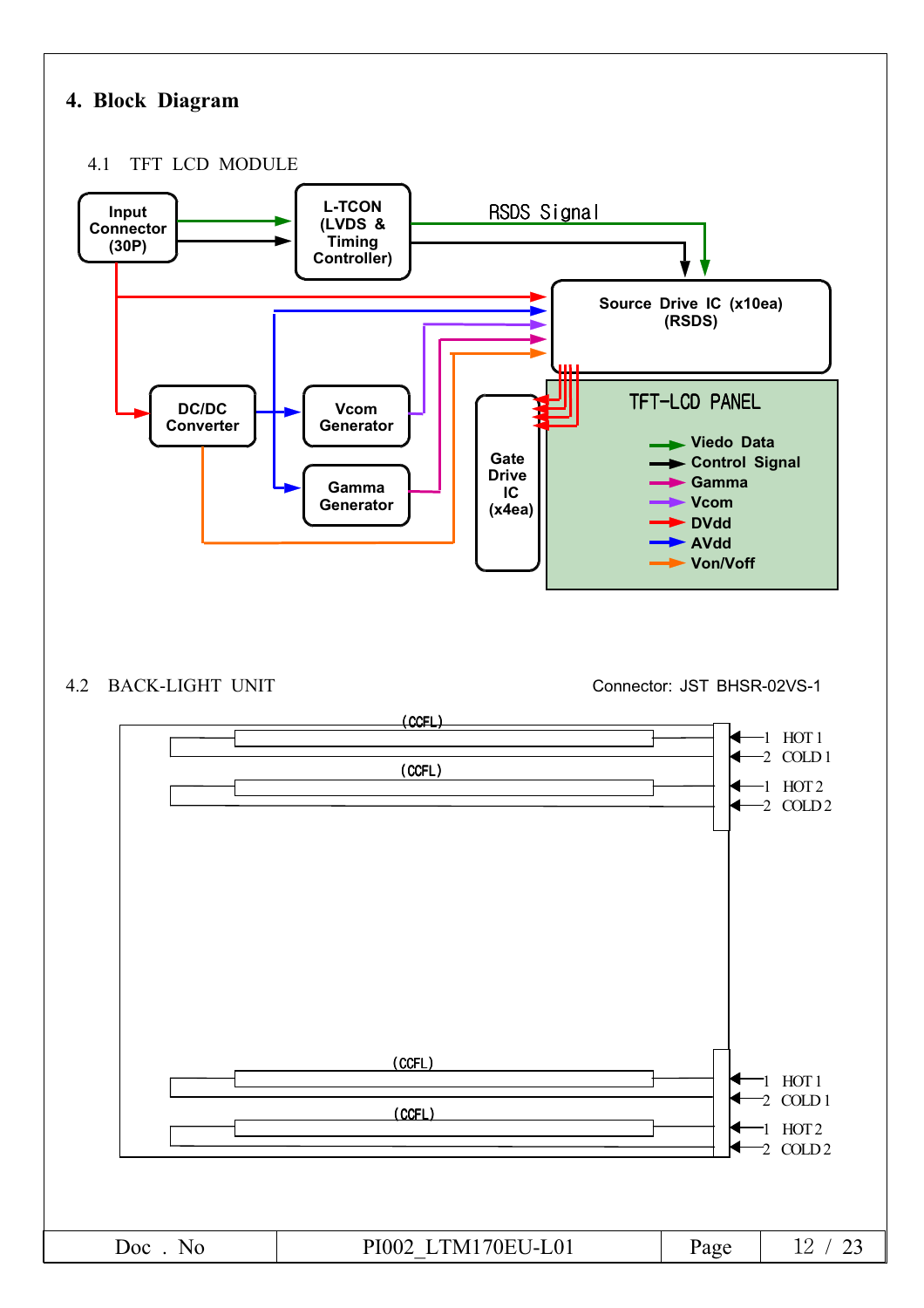# 5. Input Terminal Pin Assignment

5.1. Input Signal & Power (Connector: JAE FI-X30S-HF, )

| PIN NO         | <b>SYMBOL</b>     | <b>FUNCTION</b>                                   |
|----------------|-------------------|---------------------------------------------------|
| 1              | $V_{DD}$          |                                                   |
| $\overline{2}$ | $V_{DD}$          | Power Supply: +5V                                 |
| 3              | $V_{DD}$          |                                                   |
| $\overline{4}$ | <b>NC</b>         | No Connection                                     |
| 5              | <b>NC</b>         | No Connection                                     |
| 6              | <b>NC</b>         | No Connection                                     |
| $\overline{7}$ | <b>GND</b>        | Power Ground                                      |
| 8              | RXE3+             | Positive Transmission Data of Pixel 3 (EVEN data) |
| 9              | RXE3-             | Negative Transmission Data of Pixel 3 (EVEN data) |
| 10             | RXEC+             | Positive Sampling Clock (EVEN data)               |
| 11             | RXEC-             | Negative Sampling Clock (EVEN data)               |
| 12             | RXE <sub>2+</sub> | Positive Transmission Data of Pixel 2 (EVEN data) |
| 13             | RXE2-             | Negative Transmission Data of Pixel 2 (EVEN data) |
| 14             | <b>GND</b>        | Power Ground                                      |
| 15             | RXE1+             | Positive Transmission Data of Pixel 1 (EVEN data) |
| 16             | RXE1-             | Negative Transmission Data of Pixel 1 (EVEN data) |
| 17             | <b>GND</b>        | Power Ground                                      |
| 18             | RXE0+             | Positive Transmission Data of Pixel 0 (EVEN data) |
| 19             | RXE0-             | Negative Transmission Data of Pixel 0 (EVEN data) |
| 20             | <b>RXO3+</b>      | Positive Transmission Data of Pixel 3 (ODD data)  |
| 21             | <b>RXO3-</b>      | Negative Transmission Data of Pixel 3 (ODD data)  |
| 22             | RXOC+             | Positive Sampling Clock (ODD data)                |
| 23             | RXOC-             | Negative Sampling Clock (ODD data)                |
| 24             | <b>GND</b>        | Power Ground                                      |
| 25             | <b>RXO2+</b>      | Positive Transmission Data of Pixel 2 (ODD data)  |
| 26             | <b>RXO2-</b>      | Negative Transmission Data of Pixel 2 (ODD data)  |
| 27             | <b>RXO1+</b>      | Positive Transmission Data of Pixel 1 (ODD data)  |
| 28             | <b>RXO1-</b>      | Negative Transmission Data of Pixel 1 (ODD data)  |
| 29             | <b>RXO0+</b>      | Positive Transmission Data of Pixel 0 (ODD data)  |
| 30             | <b>RXO0-</b>      | Negative Transmission Data of Pixel 0 (ODD data)  |

Note) Start from Right side



Doc. No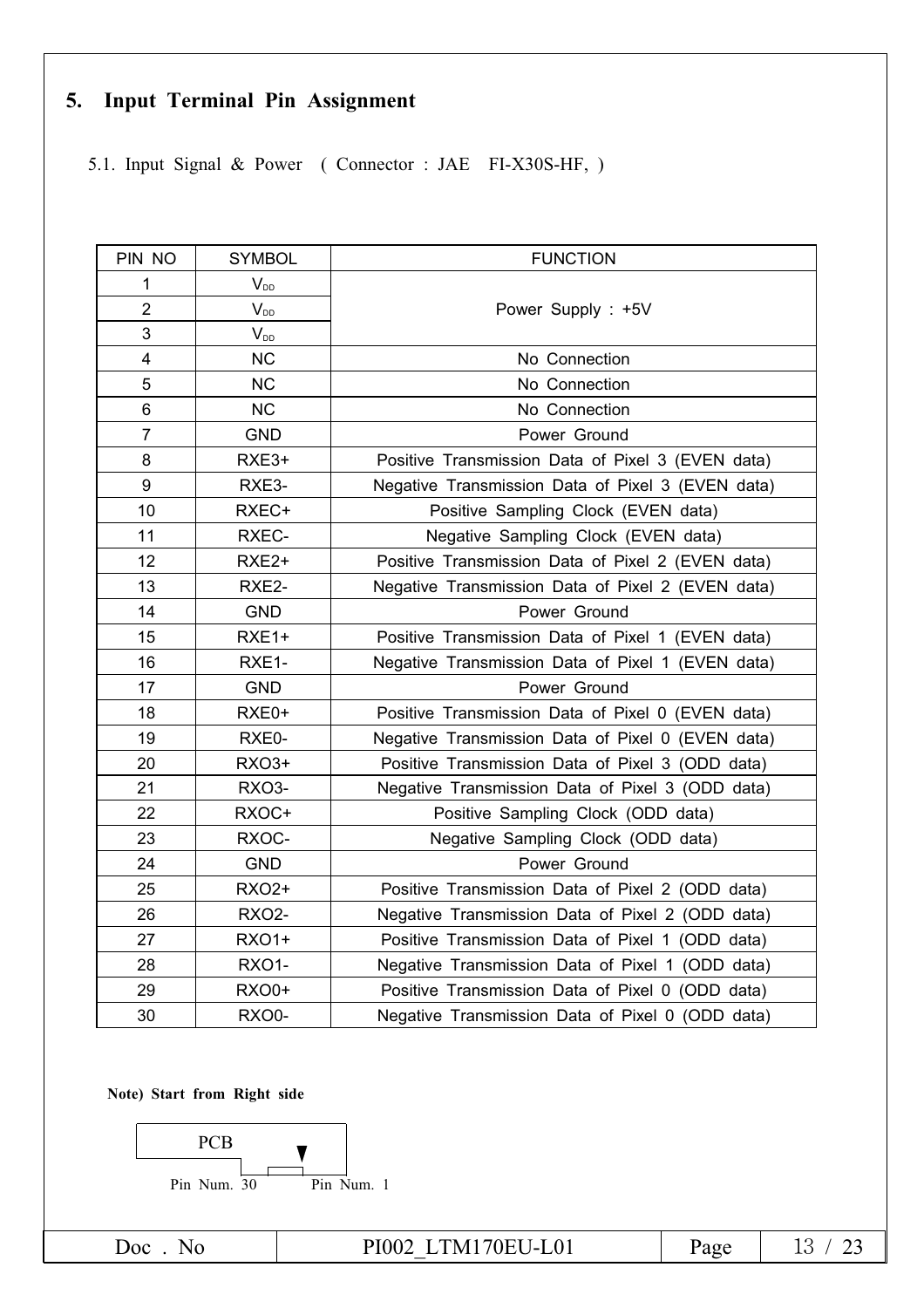#### $LVDS$  Interface(1)  $5.2$

# 5.2.1 Odd pixel data (1st pixel data)

|                | 1st LVDS Transmitter (DS90C383, DS90C385) Signal Interface |                 |                            |                    |                   |                       |  |  |  |  |  |  |  |
|----------------|------------------------------------------------------------|-----------------|----------------------------|--------------------|-------------------|-----------------------|--|--|--|--|--|--|--|
|                | Device Input Pin                                           |                 | Device Input Signal        | Output             | To LTM170EH       |                       |  |  |  |  |  |  |  |
|                |                                                            |                 |                            | Signal             | Interface (CN101) |                       |  |  |  |  |  |  |  |
| No             | Symbol                                                     | Symbol          | Function                   |                    | Terminal          | Symbol                |  |  |  |  |  |  |  |
| 51             | <b>TXINO</b>                                               | RO <sub>0</sub> | Red Odd Pixel Data (LSB)   |                    |                   |                       |  |  |  |  |  |  |  |
| 52             | TXIN1                                                      | RO <sub>1</sub> | Red Odd Pixel Data         |                    |                   |                       |  |  |  |  |  |  |  |
| 54             | TXIN <sub>2</sub>                                          | RO <sub>2</sub> | Red Odd Pixel Data         | TXOUT0-<br>TXOUT0+ | No. 1<br>No. 2    | RXO0-<br><b>RXO0+</b> |  |  |  |  |  |  |  |
| 55             | TXIN3                                                      | RO <sub>3</sub> | Red Odd Pixel Data         |                    |                   |                       |  |  |  |  |  |  |  |
| 56             | TXIN4                                                      | RO <sub>4</sub> | Red Odd Pixel Data         |                    |                   |                       |  |  |  |  |  |  |  |
| $\overline{2}$ | TXIN <sub>5</sub>                                          | RO7             | Red Odd Pixel Data (MSB)   | TXOUT3-<br>TXOUT3+ | No. 10<br>No. 11  | RXO3-<br>RX03+        |  |  |  |  |  |  |  |
| 3              | TXIN6                                                      | RO <sub>5</sub> | Red Odd Pixel Data         | TXOUT0-            | No. 1             | <b>RXO0-</b>          |  |  |  |  |  |  |  |
| 4              | TXIN7                                                      | GO <sub>0</sub> | Green Odd Pixel Data (LSB) | TXOUT0+            | No. 2             | <b>RXO0+</b>          |  |  |  |  |  |  |  |
| 6              | TXIN <sub>8</sub>                                          | GO <sub>1</sub> | Green Odd Pixel Data       | TXOUT1-            | No. 3             | <b>RXO1-</b>          |  |  |  |  |  |  |  |
| 7              | TXIN9                                                      | GO <sub>2</sub> | Green Odd Pixel Data       | TXOUT1+            | No. 4             | <b>RXO1+</b>          |  |  |  |  |  |  |  |
| 8              | TXIN10                                                     | GO <sub>6</sub> | Green Odd Pixel Data       | TXOUT3-            | No. 10            | RXO3-                 |  |  |  |  |  |  |  |
| 10             | TXIN11                                                     | GO7             | Green Odd Pixel Data (MSB) | TXOUT3+            | No. 11            | RX03+                 |  |  |  |  |  |  |  |
| 11             | TXIN12                                                     | GO <sub>3</sub> | Green Odd Pixel Data       |                    |                   |                       |  |  |  |  |  |  |  |
| 12             | TXIN13                                                     | GO <sub>4</sub> | Green Odd Pixel Data       | TXOUT1-            | No. 3             | <b>RXO1-</b>          |  |  |  |  |  |  |  |
| 14             | TXIN14                                                     | GO <sub>5</sub> | Green Odd Pixel Data       | TXOUT1+            | No. 4             | <b>RXO1+</b>          |  |  |  |  |  |  |  |
| 15             | TXIN15                                                     | BO <sub>0</sub> | Blue Odd Pixel Data (LSB)  |                    |                   |                       |  |  |  |  |  |  |  |
| 16             | TXIN16                                                     | BO <sub>6</sub> | Blue Odd Pixel Data        | TXOUT3-            | No. 10            | RXO3-                 |  |  |  |  |  |  |  |
| 18             | TXIN17                                                     | BO <sub>7</sub> | Blue Odd Pixel Data (MSB)  | TXOUT3+            | No. 11            | <b>RXO3+</b>          |  |  |  |  |  |  |  |
| 19             | TXIN18                                                     | BO <sub>1</sub> | <b>Blue Odd Pixel Data</b> | TXOUT1-            | No. 3             | <b>RXO1-</b>          |  |  |  |  |  |  |  |
| 20             | TXIN19                                                     | BO <sub>2</sub> | <b>Blue Odd Pixel Data</b> | TXOUT1+            | No. 4             | <b>RXO1+</b>          |  |  |  |  |  |  |  |
| 22             | TXIN20                                                     | BO <sub>3</sub> | <b>Blue Odd Pixel Data</b> | TXOUT2-            | No. 5             | <b>RXO2-</b>          |  |  |  |  |  |  |  |
| 23             | <b>TXIN21</b>                                              | BO <sub>4</sub> | <b>Blue Odd Pixel Data</b> | TXOUT2+            | No. 6             | RX02+                 |  |  |  |  |  |  |  |
| 24             | <b>TXIN22</b>                                              | BO <sub>5</sub> | Blue Odd Pixel Data        |                    |                   |                       |  |  |  |  |  |  |  |
| 50             | TXIN27                                                     | RO <sub>6</sub> | Red Odd Pixel Data         | TXOUT3-<br>TXOUT3+ | No. 10<br>No. 11  | RXO3-<br>RX03+        |  |  |  |  |  |  |  |
|                |                                                            |                 |                            |                    |                   |                       |  |  |  |  |  |  |  |

| PI002 LTM170EU-L01 | Page | 14/23 |
|--------------------|------|-------|
|                    |      |       |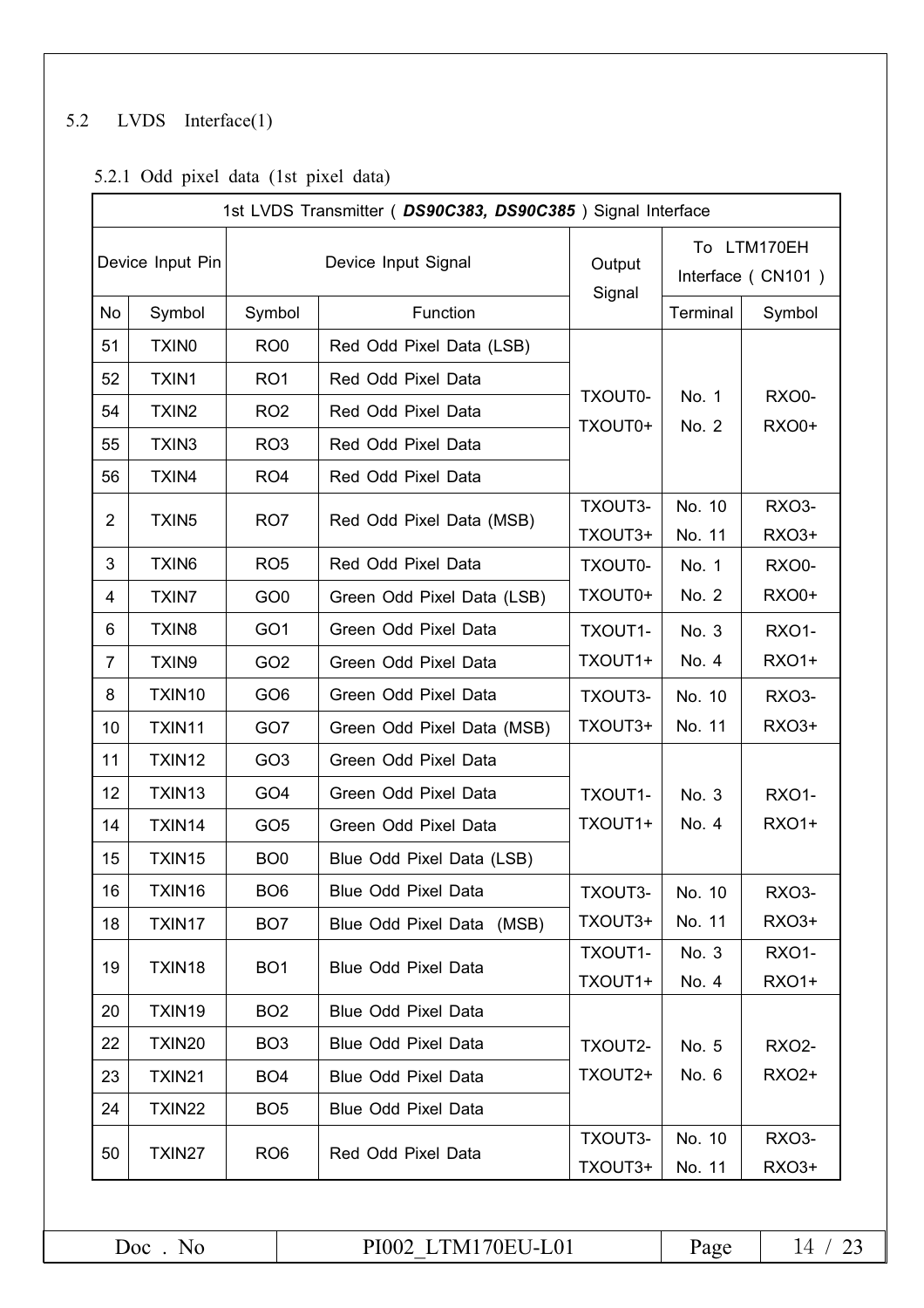|                | 2nd LVDS Transmitter (DS90C383, DS90C385) Signal Interface |                 |                             |                    |                                  |                             |  |  |  |  |  |  |  |
|----------------|------------------------------------------------------------|-----------------|-----------------------------|--------------------|----------------------------------|-----------------------------|--|--|--|--|--|--|--|
|                | Device Input Pin                                           |                 | Device Input Signal         | Output<br>Signal   | To LTM170EH<br>Interface (CN101) |                             |  |  |  |  |  |  |  |
| No             | Symbol                                                     | Symbol          | Function                    |                    | Terminal                         | Symbol                      |  |  |  |  |  |  |  |
| 51             | TXIN <sub>0</sub>                                          | RE <sub>0</sub> | Red Even Pixel Data (LSB)   |                    |                                  |                             |  |  |  |  |  |  |  |
| 52             | TXIN1                                                      | RE1             | Red Even Pixel Data         |                    |                                  |                             |  |  |  |  |  |  |  |
| 54             | TXIN <sub>2</sub>                                          | RE <sub>2</sub> | Red Even Pixel Data         | TXOUT0-<br>TXOUT0+ | No. 12<br>No. 13                 | RXE0-<br>RXE <sub>0</sub> + |  |  |  |  |  |  |  |
| 55             | TXIN3                                                      | RE3             | Red Even Pixel Data         |                    |                                  |                             |  |  |  |  |  |  |  |
| 56             | TXIN4                                                      | RE4             | Red Even Pixel Data         |                    |                                  |                             |  |  |  |  |  |  |  |
| $\overline{c}$ | TXIN <sub>5</sub>                                          | RE7             | Red Even Pixel Data (MSB)   | TXOUT3-            | No. 22                           | RXE3-                       |  |  |  |  |  |  |  |
|                |                                                            |                 |                             | TXOUT3+            | No. 23                           | RXE3+                       |  |  |  |  |  |  |  |
| 3              | TXIN <sub>6</sub>                                          | RE <sub>5</sub> | Red Even Pixel Data         | TXOUT0-            | No. 12                           | RXE0-                       |  |  |  |  |  |  |  |
| 4              | TXIN7                                                      | GE <sub>0</sub> | Green Even Pixel Data (LSB) | TXOUT0+            | No. 13                           | RXE <sub>0</sub> +          |  |  |  |  |  |  |  |
| 6              | TXIN8                                                      | GE1             | Green Even Pixel Data       | TXOUT1-            | No. 15                           | RXE1-                       |  |  |  |  |  |  |  |
| 7              | TXIN9                                                      | GE <sub>2</sub> | Green Even Pixel Data       | TXOUT1+            | No. 16                           | RXE1+                       |  |  |  |  |  |  |  |
| 8              | TXIN10                                                     | GE <sub>6</sub> | Green Even Pixel Data       | TXOUT3-            | No. 22                           | RXE3-                       |  |  |  |  |  |  |  |
| 10             | TXIN11                                                     | GE7             | Green Even Pixel Data (MSB) | TXOUT3+            | No. 23                           | RXE3+                       |  |  |  |  |  |  |  |
| 11             | TXIN12                                                     | GE <sub>3</sub> | Green Even Pixel Data       |                    |                                  |                             |  |  |  |  |  |  |  |
| 12             | TXIN13                                                     | GE4             | Green Even Pixel Data       | TXOUT1-            | No. 15                           | RXE1-                       |  |  |  |  |  |  |  |
| 14             | TXIN14                                                     | GE <sub>5</sub> | Green Even Pixel Data       | TXOUT1+            | No. 16                           | RXE1+                       |  |  |  |  |  |  |  |
| 15             | TXIN15                                                     | BE <sub>0</sub> | Blue Even Pixel Data (LSB)  |                    |                                  |                             |  |  |  |  |  |  |  |
| 16             | TXIN16                                                     | BE <sub>6</sub> | <b>Blue Even Pixel Data</b> | TXOUT3-            | No. 22                           | RXE3-                       |  |  |  |  |  |  |  |
| 18             | TXIN17                                                     | BE7             | Blue Even Pixel Data (MSB)  | TXOUT3+            | No. 23                           | RXE3+                       |  |  |  |  |  |  |  |
| 19             | TXIN18                                                     | BE <sub>1</sub> | <b>Blue Even Pixel Data</b> | TXOUT1-            | No. 15                           | RXE1-                       |  |  |  |  |  |  |  |
|                |                                                            |                 |                             | TXOUT1+            | No. 16                           | RXE1+                       |  |  |  |  |  |  |  |
| 20             | TXIN19                                                     | BE <sub>2</sub> | <b>Blue Even Pixel Data</b> |                    |                                  |                             |  |  |  |  |  |  |  |
| 22             | TXIN20                                                     | BE3             | <b>Blue Even Pixel Data</b> | TXOUT2-            | No. 18                           | RXE2-                       |  |  |  |  |  |  |  |
| 23             | TXIN21                                                     | BE4             | <b>Blue Even Pixel Data</b> | TXOUT2+            | No. 19                           | RXE <sub>2+</sub>           |  |  |  |  |  |  |  |
| 24             | TXIN22                                                     | BE <sub>5</sub> | <b>Blue Even Pixel Data</b> |                    |                                  |                             |  |  |  |  |  |  |  |
| 50             | RE <sub>6</sub>                                            |                 | Red Even Pixel Data         | TXOUT3-            | No. 22                           | RXE3-                       |  |  |  |  |  |  |  |
| TXIN27         |                                                            |                 |                             | TXOUT3+            | No. 23                           | RXE3+                       |  |  |  |  |  |  |  |

# 5.2.2 Even pixel data (2nd pixel data)

Page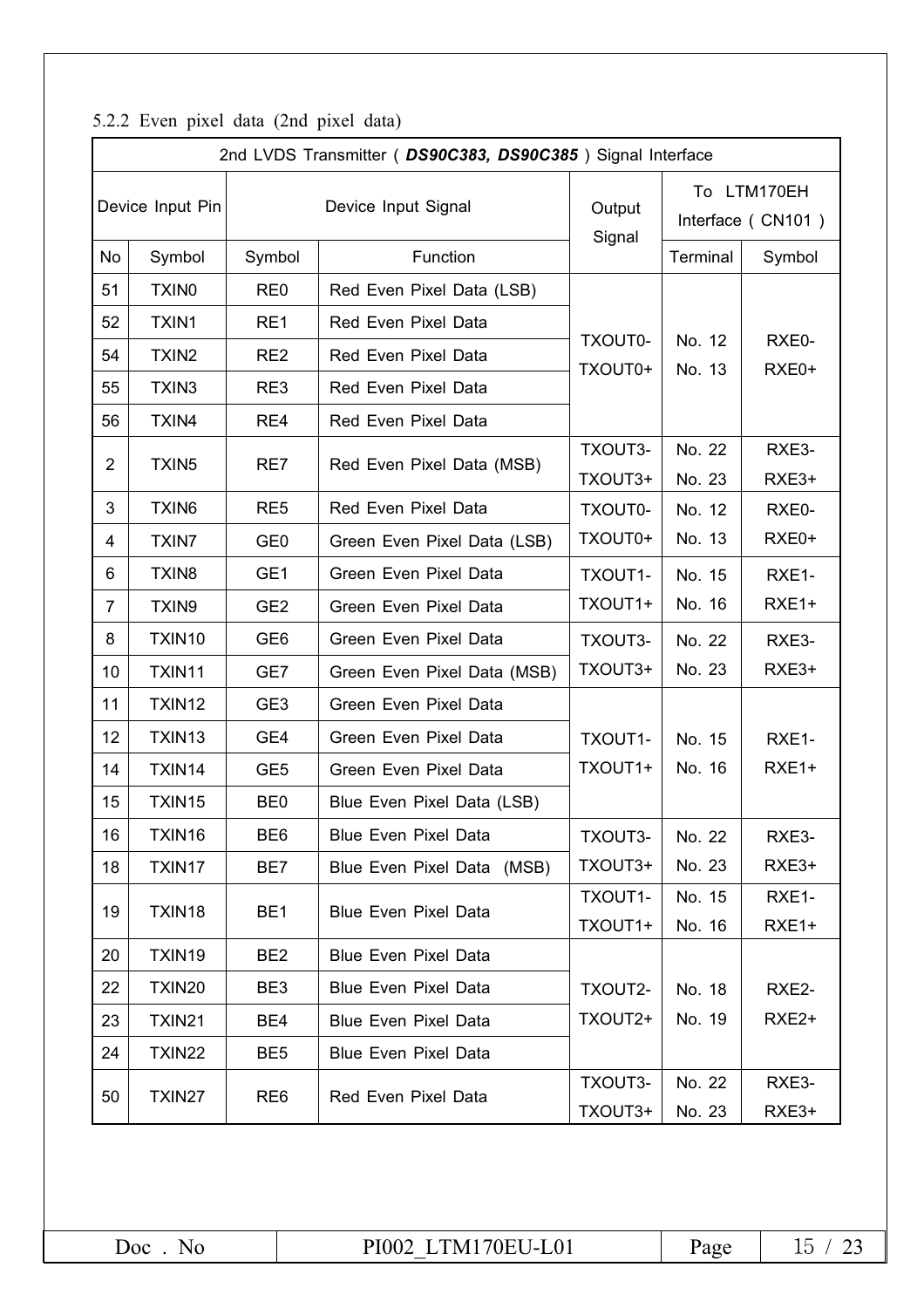# 5.3 LVDS Interface (2)

### 5.3.1 Odd pixel data (1st pixel data)

|                | LVDS Transmitter ( DS90C387 ) Signal Interface |                 |                            |                                      |                                  |                              |  |  |  |  |  |  |
|----------------|------------------------------------------------|-----------------|----------------------------|--------------------------------------|----------------------------------|------------------------------|--|--|--|--|--|--|
|                | Device Input Pin                               |                 | Device Input Signal        | Output<br>Signal                     | To LTM170EH<br>Interface (CN101) |                              |  |  |  |  |  |  |
| No             | Symbol                                         | Symbol          | Function                   |                                      | Terminal                         | Symbol                       |  |  |  |  |  |  |
| 10             | R <sub>10</sub>                                | RO <sub>0</sub> | Red Odd Pixel Data (LSB)   |                                      |                                  |                              |  |  |  |  |  |  |
| 9              | R <sub>11</sub>                                | RO <sub>1</sub> | Red Odd Pixel Data         |                                      |                                  |                              |  |  |  |  |  |  |
| 8              | R <sub>12</sub>                                | RO <sub>2</sub> | Red Odd Pixel Data         | A0M<br>A0P                           | No. 1<br>No. 2                   | <b>RXO0-</b><br><b>RXO0+</b> |  |  |  |  |  |  |
| $\overline{7}$ | R <sub>13</sub>                                | RO <sub>3</sub> | Red Odd Pixel Data         |                                      |                                  |                              |  |  |  |  |  |  |
| 6              | R <sub>14</sub>                                | RO <sub>4</sub> | Red Odd Pixel Data         |                                      |                                  |                              |  |  |  |  |  |  |
| 3              | R <sub>17</sub>                                | RO7             | Red Odd Pixel Data (MSB)   | A3M<br>A <sub>3</sub> P              | No. 10<br>No. 11                 | RXO3-<br>RX03+               |  |  |  |  |  |  |
| 5              | R <sub>15</sub>                                | RO <sub>5</sub> | Red Odd Pixel Data         | A0M                                  | No. 1                            | RXO0-                        |  |  |  |  |  |  |
| $\overline{2}$ | G10                                            | GO <sub>0</sub> | Green Odd Pixel Data (LSB) | A0P                                  | No. 2                            | <b>RXO0+</b>                 |  |  |  |  |  |  |
| $\mathbf{1}$   | G11                                            | GO <sub>1</sub> | Green Odd Pixel Data       | A <sub>1</sub> M                     | No. 3                            | <b>RXO1-</b>                 |  |  |  |  |  |  |
| 100            | G12                                            | GO <sub>2</sub> | Green Odd Pixel Data       | A <sub>1</sub> P                     | No. 4                            | <b>RXO1+</b>                 |  |  |  |  |  |  |
| 94             | G16                                            | GO <sub>6</sub> | Green Odd Pixel Data       | A <sub>3</sub> M                     | No. 10                           | <b>RXO3-</b>                 |  |  |  |  |  |  |
| 93             | G17                                            | GO7             | Green Odd Pixel Data (MSB) | A3P                                  | No. 11                           | RX03+                        |  |  |  |  |  |  |
| 99             | G13                                            | GO <sub>3</sub> | Green Odd Pixel Data       |                                      |                                  |                              |  |  |  |  |  |  |
| 96             | G14                                            | GO <sub>4</sub> | Green Odd Pixel Data       | A <sub>1</sub> M                     | No. 3                            | <b>RXO1-</b>                 |  |  |  |  |  |  |
| 95             | G15                                            | GO <sub>5</sub> | Green Odd Pixel Data       | A <sub>1</sub> P                     | No. 4                            | <b>RXO1+</b>                 |  |  |  |  |  |  |
| 92             | <b>B10</b>                                     | BO <sub>0</sub> | Blue Odd Pixel Data (LSB)  |                                      |                                  |                              |  |  |  |  |  |  |
| 86             | <b>B16</b>                                     | BO <sub>6</sub> | <b>Blue Odd Pixel Data</b> | A3M                                  | No. 10                           | RXO3-                        |  |  |  |  |  |  |
| 85             | <b>B17</b>                                     | BO <sub>7</sub> | Blue Odd Pixel Data (MSB)  | A <sub>3</sub> P                     | No. 11                           | <b>RXO3+</b>                 |  |  |  |  |  |  |
| 91             | <b>B11</b>                                     | BO <sub>1</sub> | <b>Blue Odd Pixel Data</b> | A <sub>1</sub> M<br>A <sub>1</sub> P | No. 3<br>No. 4                   | <b>RXO1-</b><br><b>RXO1+</b> |  |  |  |  |  |  |
| 90             | <b>B12</b>                                     | BO <sub>2</sub> | <b>Blue Odd Pixel Data</b> |                                      |                                  |                              |  |  |  |  |  |  |
| 89             | <b>B13</b>                                     | BO <sub>3</sub> | <b>Blue Odd Pixel Data</b> | A <sub>2</sub> M                     | No. 5                            | <b>RXO2-</b>                 |  |  |  |  |  |  |
| 88             | <b>B14</b>                                     | BO <sub>4</sub> | Blue Odd Pixel Data        | A <sub>2</sub> P                     | No. 6                            | RX02+                        |  |  |  |  |  |  |
| 87             | <b>B15</b>                                     | BO <sub>5</sub> | Blue Odd Pixel Data        |                                      |                                  |                              |  |  |  |  |  |  |
| 4              | R <sub>16</sub>                                | RO <sub>6</sub> | Red Odd Pixel Data         | A3M<br>A3P                           | No. 10<br>No. 11                 | <b>RXO3-</b><br>RX03+        |  |  |  |  |  |  |

Doc. No

PI002\_LTM170EU-L01

Page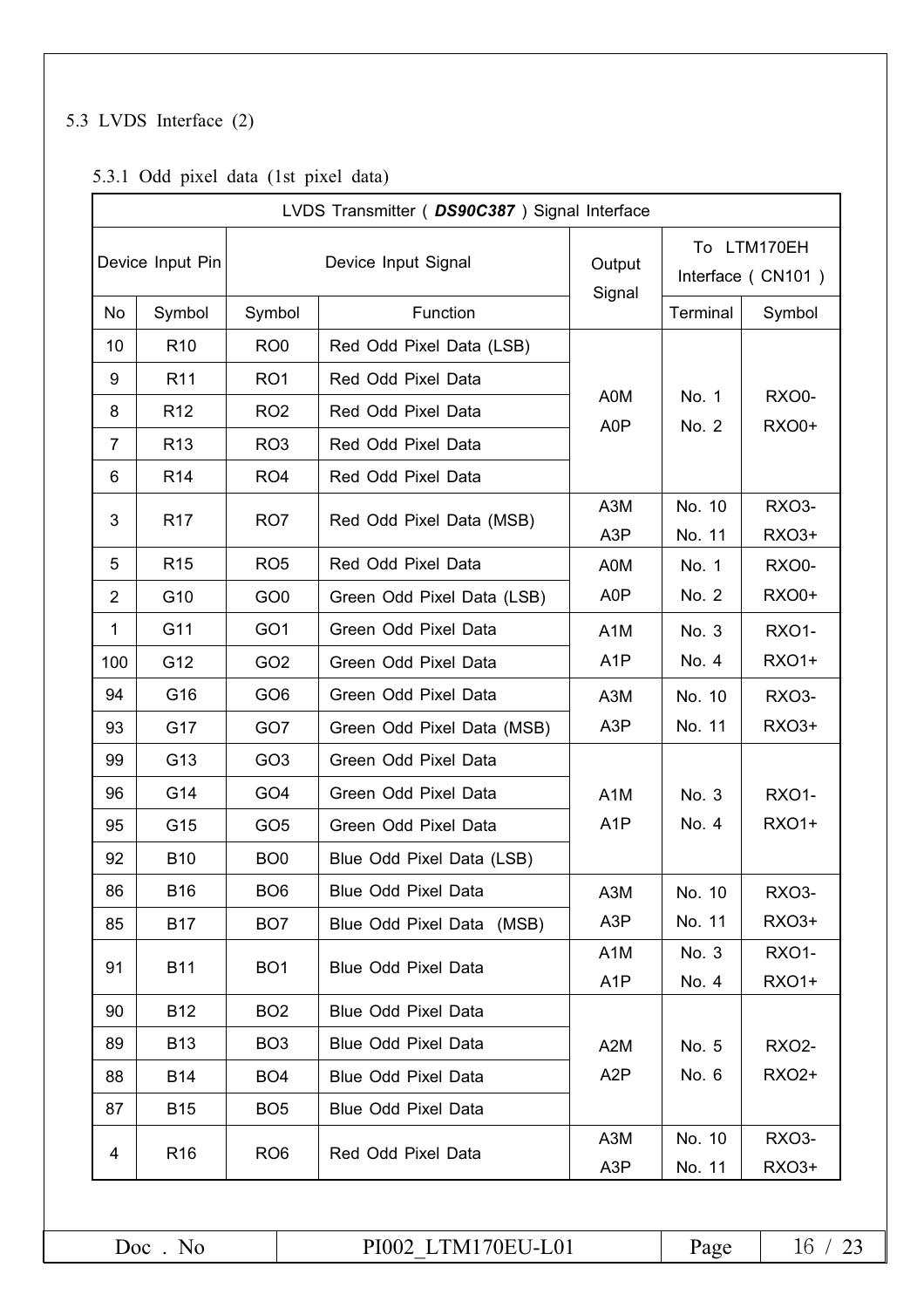|  | 5.3.2 Even pixel data (2nd pixel data) |  |  |  |  |  |
|--|----------------------------------------|--|--|--|--|--|
|--|----------------------------------------|--|--|--|--|--|

|    | LVDS Transmitter ( DS90C387 ) Signal Interface |                                                |                             |                  |                                  |                    |  |  |  |  |  |  |  |
|----|------------------------------------------------|------------------------------------------------|-----------------------------|------------------|----------------------------------|--------------------|--|--|--|--|--|--|--|
|    | Device Input Pin                               |                                                | Device Input Signal         | Output<br>Signal | To LTM170EH<br>Interface (CN101) |                    |  |  |  |  |  |  |  |
| No | Symbol                                         | Symbol                                         | Function                    |                  | Terminal                         | Symbol             |  |  |  |  |  |  |  |
| 84 | R <sub>20</sub>                                | RE <sub>0</sub>                                | Red Even Pixel Data (LSB)   |                  |                                  |                    |  |  |  |  |  |  |  |
| 81 | R <sub>21</sub>                                | RE1                                            | Red Even Pixel Data         |                  |                                  |                    |  |  |  |  |  |  |  |
| 80 | R <sub>22</sub>                                | RE <sub>2</sub>                                | Red Even Pixel Data         | A4M<br>A4P       | No. 12<br>No. 13                 | RXE0-<br>RXE0+     |  |  |  |  |  |  |  |
| 79 | R <sub>23</sub>                                | RE3                                            | Red Even Pixel Data         |                  |                                  |                    |  |  |  |  |  |  |  |
| 78 | R <sub>24</sub>                                | RE4                                            | Red Even Pixel Data         |                  |                                  |                    |  |  |  |  |  |  |  |
| 75 | R <sub>27</sub>                                | RE7                                            | Red Even Pixel Data (MSB)   | A7M              | No. 22                           | RXE3-              |  |  |  |  |  |  |  |
|    |                                                |                                                |                             | A7P              | No. 23                           | RXE3+              |  |  |  |  |  |  |  |
| 77 | R <sub>25</sub>                                | RE <sub>5</sub>                                | Red Even Pixel Data         | A4M              | No. 12                           | RXE0-              |  |  |  |  |  |  |  |
| 74 | G20                                            | GE <sub>0</sub>                                | Green Even Pixel Data (LSB) | A4P              | No. 13                           | RXE <sub>0</sub> + |  |  |  |  |  |  |  |
| 73 | G21                                            | GE1                                            | Green Even Pixel Data       | A <sub>5</sub> M | No. 15                           | RXE1-              |  |  |  |  |  |  |  |
| 72 | G22                                            | GE <sub>2</sub>                                | Green Even Pixel Data       | A <sub>5</sub> P | No. 16                           | RXE1+              |  |  |  |  |  |  |  |
| 66 | G26                                            | GE <sub>6</sub>                                | Green Even Pixel Data       | A7M              | No. 22                           | RXE3-              |  |  |  |  |  |  |  |
| 65 | G27                                            | GE7                                            | Green Even Pixel Data (MSB) | A7P              | No. 23                           | RXE3+              |  |  |  |  |  |  |  |
| 71 | G23                                            | GE <sub>3</sub>                                | Green Even Pixel Data       |                  |                                  |                    |  |  |  |  |  |  |  |
| 70 | G24                                            | GE4                                            | Green Even Pixel Data       | A <sub>5</sub> M | No. 15                           | RXE1-              |  |  |  |  |  |  |  |
| 69 | G25                                            | GE <sub>5</sub>                                | Green Even Pixel Data       | A <sub>5</sub> P | No. 16                           | RXE1+              |  |  |  |  |  |  |  |
| 64 | <b>B20</b>                                     | BE <sub>0</sub>                                | Blue Even Pixel Data (LSB)  |                  |                                  |                    |  |  |  |  |  |  |  |
| 58 | <b>B26</b>                                     | BE <sub>6</sub>                                | <b>Blue Even Pixel Data</b> | A7M              | No. 22                           | RXE3-              |  |  |  |  |  |  |  |
| 57 | <b>B27</b>                                     | BE7                                            | Blue Even Pixel Data (MSB)  | A7P              | No. 23                           | RXE3+              |  |  |  |  |  |  |  |
| 63 | <b>B21</b>                                     | BE <sub>1</sub>                                | <b>Blue Even Pixel Data</b> | A <sub>5</sub> M | No. 15                           | RXE1-              |  |  |  |  |  |  |  |
|    |                                                |                                                |                             | A <sub>5</sub> P | No. 16                           | RXE1+              |  |  |  |  |  |  |  |
| 62 | <b>B22</b>                                     | BE <sub>2</sub>                                | <b>Blue Even Pixel Data</b> |                  |                                  |                    |  |  |  |  |  |  |  |
| 61 | <b>B23</b>                                     | BE <sub>3</sub>                                | <b>Blue Even Pixel Data</b> | A6M              | No. 18                           | RXE2-              |  |  |  |  |  |  |  |
| 60 | <b>B24</b>                                     | BE4                                            | <b>Blue Even Pixel Data</b> |                  | No. 19                           | RXE <sub>2+</sub>  |  |  |  |  |  |  |  |
| 59 | <b>B25</b>                                     | BE <sub>5</sub><br><b>Blue Even Pixel Data</b> |                             |                  |                                  |                    |  |  |  |  |  |  |  |
| 76 | R <sub>26</sub>                                | RE <sub>6</sub>                                | Red Even Pixel Data         | A7M              | No. 22                           | RXE3-              |  |  |  |  |  |  |  |
|    |                                                |                                                |                             | A7P              | No. 23                           | RXE3+              |  |  |  |  |  |  |  |

NOTE)

Must be connected 24th BAL pin with low and 23th DUAL pin with high in DS90C387 LVDS Transmitter

 $Doc . No$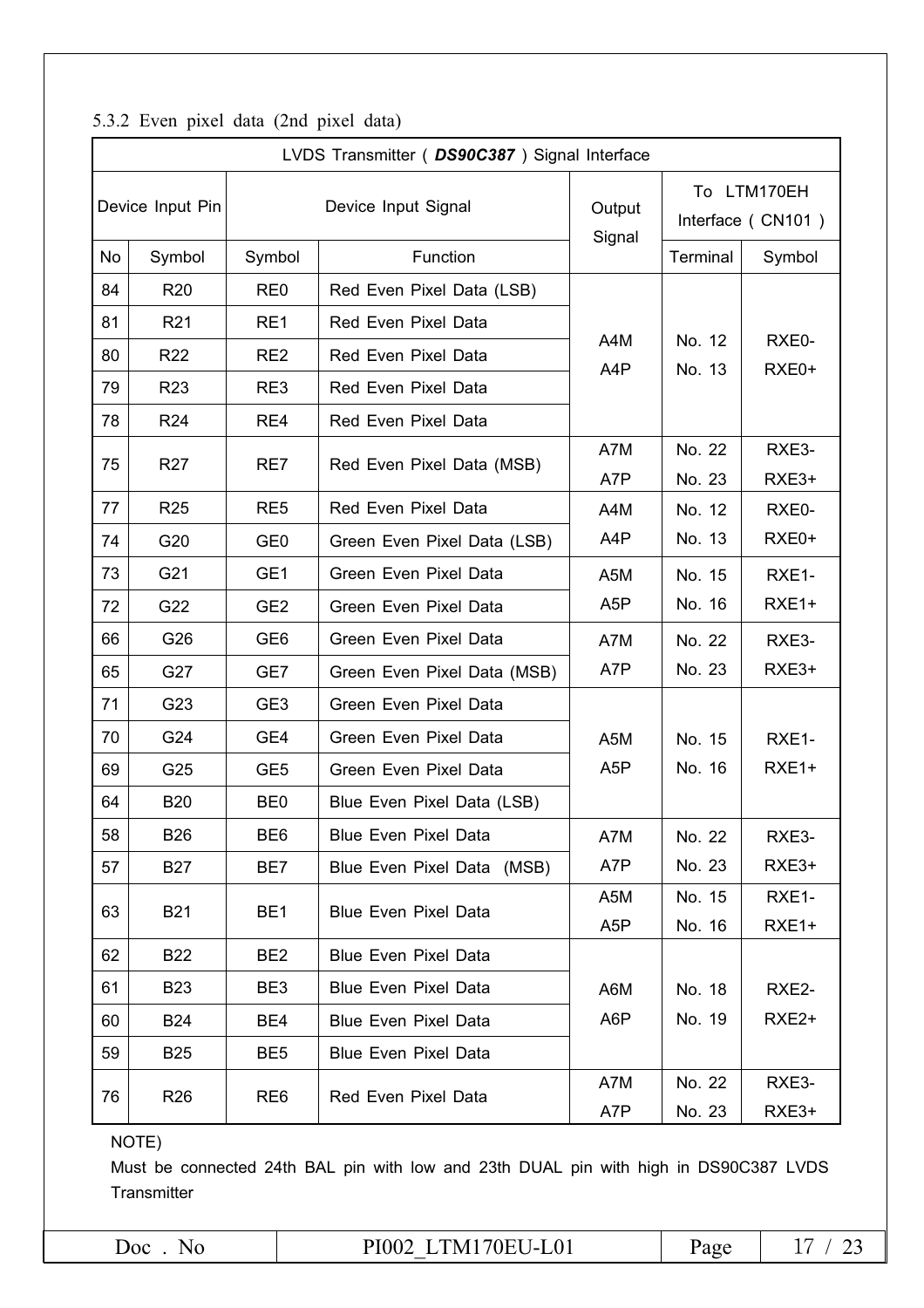# 5.4 BACK-LIGHT UNIT

| Pin No.   | Input $[ch1]$ , $[ch2]$ | Color        | Fucnction    |  |  |  |  |  |  |
|-----------|-------------------------|--------------|--------------|--|--|--|--|--|--|
|           | Hot1                    | Pink         | High Voltage |  |  |  |  |  |  |
| ∍         | Cold1                   | White        | Ground       |  |  |  |  |  |  |
| 3         | Hot <sub>2</sub>        | Blue         | High Voltage |  |  |  |  |  |  |
| 4         | Cold <sub>2</sub>       | <b>Black</b> | Ground       |  |  |  |  |  |  |
| Connector |                         |              |              |  |  |  |  |  |  |
| Part No.  | JST BHSR-02VS-1         |              |              |  |  |  |  |  |  |

| ۱∩∩ | $\sim$ $\sim$<br>DI<br>7 N L<br>$\Lambda$<br>.<br>−ட∪ ⊥<br>VĽ<br>∼<br>$\overline{v}$<br>__ | $  -$ | -<br>ᅩ◡<br>__ |
|-----|--------------------------------------------------------------------------------------------|-------|---------------|
|-----|--------------------------------------------------------------------------------------------|-------|---------------|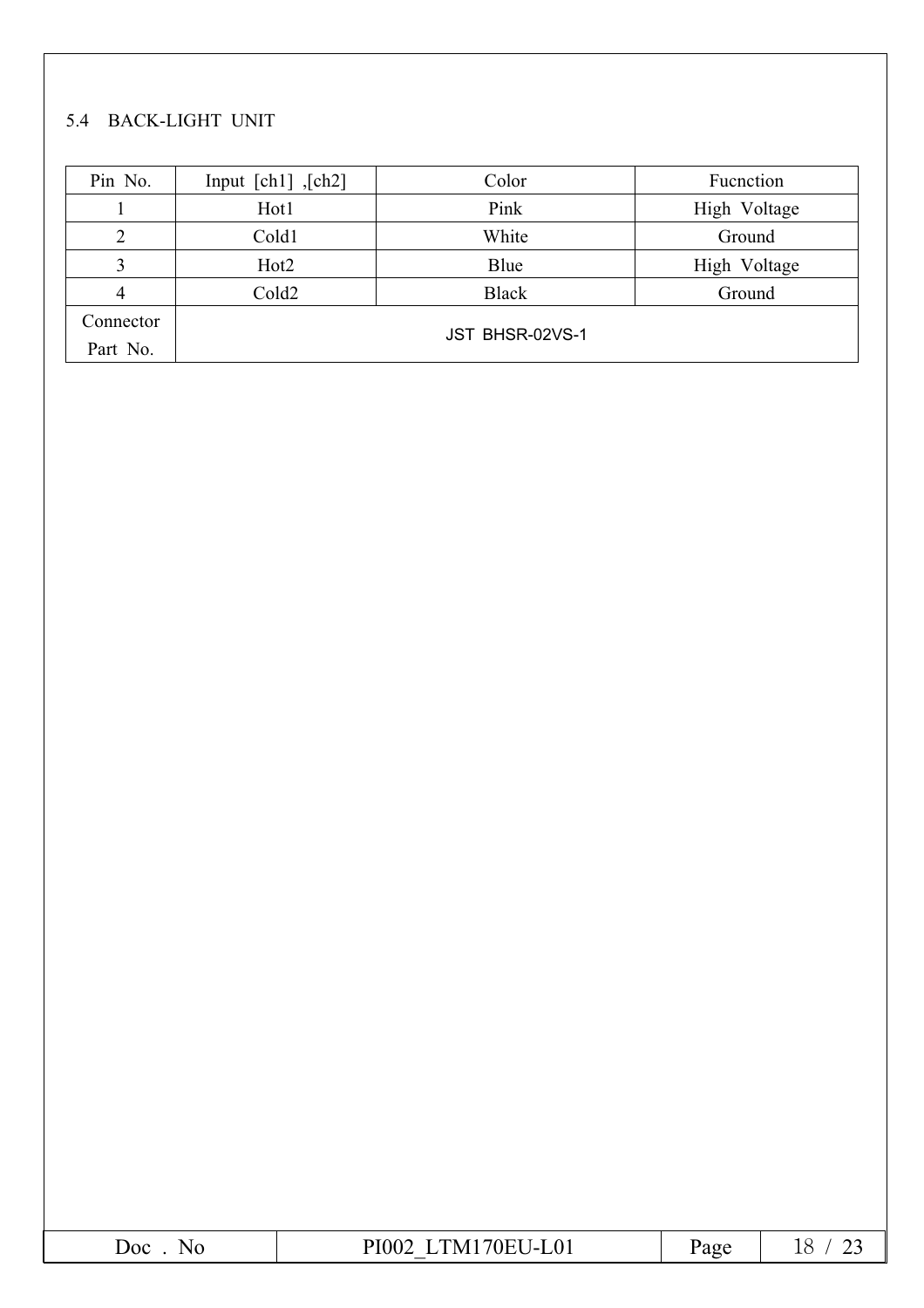|                | DATA SIGNAL    |                |                |                  |                     |                |                |                     | <b>GRAY</b>      |                |                     |                |                |                     |                |                |                     |                  |                |                  |                |                |                |                     |                |                          |
|----------------|----------------|----------------|----------------|------------------|---------------------|----------------|----------------|---------------------|------------------|----------------|---------------------|----------------|----------------|---------------------|----------------|----------------|---------------------|------------------|----------------|------------------|----------------|----------------|----------------|---------------------|----------------|--------------------------|
| <b>COLOR</b>   | <b>DISPLAY</b> |                |                |                  | <b>RED</b>          |                |                |                     |                  |                |                     |                | <b>GREEN</b>   |                     |                |                |                     |                  |                |                  |                | <b>BLUE</b>    |                |                     |                | <b>SCALE</b>             |
|                |                | R <sub>0</sub> | R1             | R <sub>2</sub>   | R3                  | R4             | R <sub>5</sub> | R <sub>6</sub>      | R7               | GO             | G <sub>1</sub>      | G <sub>2</sub> | G3             | G4                  | G <sub>5</sub> | G <sub>6</sub> | G7                  | B <sub>0</sub>   | B1             | B <sub>2</sub>   | B <sub>3</sub> | <b>B4</b>      | <b>B5</b>      | <b>B6</b>           | B7             | LEVEL                    |
|                | <b>BLACK</b>   | $\mathbf 0$    | 0              | 0                | $\mathbf 0$         | $\mathbf 0$    | $\overline{0}$ | $\mathbf 0$         | $\mathbf 0$      | $\mathbf 0$    | 0                   | $\mathbf 0$    | 0              | $\mathbf 0$         | $\mathbf 0$    | $\mathbf 0$    | 0                   | $\mathbf 0$      | $\mathbf 0$    | 0                | $\mathbf 0$    | $\mathbf 0$    | 0              | 0                   | $\mathbf 0$    | $\overline{\phantom{0}}$ |
|                | <b>BLUE</b>    | $\overline{0}$ | $\overline{0}$ | 0                | $\sqrt{0}$          | $\mathbf 0$    | $\theta$       | $\boldsymbol{0}$    | $\mathbf 0$      | 0              | 0                   | 0              | 0              | $\mathbf 0$         | $\mathbf 0$    | $\mathbf 0$    | 0                   | 1                | $\mathbf{1}$   | 1                | 1              | 1              | 1              | $\mathbf{1}$        | 1              | $\qquad \qquad -$        |
|                | <b>GREEN</b>   | $\Omega$       | $\mathbf 0$    | 0                | $\overline{0}$      | $\mathbf 0$    | $\Omega$       | 0                   | $\mathbf 0$      | 1              | 1                   | 1              | 1              | 1                   | 1              | 1              | 1                   | $\mathbf 0$      | 0              | 0                | 0              | 0              | 0              | 0                   | $\mathbf 0$    | $\qquad \qquad -$        |
| <b>BASIC</b>   | <b>CYAN</b>    | $\mathbf 0$    | $\mathbf 0$    | 0                | $\mathbf 0$         | $\mathbf 0$    | 0              | $\mathbf 0$         | 0                | 1              | 1                   | 1              | 1              | 1                   | 1              | 1              | 1                   | 1                | 1              |                  | $\mathbf{1}$   |                | 1              | 1                   | 1              | $\qquad \qquad -$        |
| <b>COLOR</b>   | <b>RED</b>     | 1              | 1              | 1                | 1                   | $\mathbf{1}$   | 1              | $\mathbf{1}$        | 1                | 0              | 0                   | 0              | 0              | $\mathbf 0$         | 0              | $\mathbf 0$    | 0                   | $\mathbf 0$      | $\mathbf 0$    | 0                | 0              | 0              | $\Omega$       | 0                   | $\mathbf 0$    | $\qquad \qquad -$        |
|                | <b>MAGENTA</b> | 1              | 1              | 1                | 1                   | $\overline{1}$ | 1              | 1                   | 1                | 0              | 0                   | 0              | 0              | $\mathbf 0$         | 0              | 0              | 0                   | 1                | $\mathbf{1}$   |                  | 1              |                | 1              | $\mathbf{1}$        | 1              | $\qquad \qquad -$        |
|                | <b>YELLOW</b>  |                | 1              | 1                | 1                   | $\mathbf{1}$   | 1              | 1                   | $\mathbf{1}$     | 1              | $\mathbf 1$         | 1              | 1              | 1                   | 1              | 1              | 1                   | $\mathbf 0$      | $\mathbf 0$    | 0                | $\mathbf 0$    | $\mathbf 0$    | 0              | $\mathbf 0$         | $\mathbf 0$    | $\equiv$                 |
|                | WHITE          | 1              | 1              | 1                | 1                   | -1             | 1              | 1                   | 1                | 1              | 1                   | 1              | 1              | 1                   | 1              | 1              | 1                   | 1                | 1              | 1                | $\mathbf{1}$   |                | 1              | $\mathbf{1}$        | 1              | $\overline{\phantom{0}}$ |
|                | <b>BLACK</b>   | 0              | 0              | 0                | $\overline{0}$      | $\mathbf 0$    | $\Omega$       | 0                   | 0                | 0              | 0                   | 0              | 0              | $\mathbf 0$         | 0              | $\overline{0}$ | 0                   | $\mathbf 0$      | 0              | 0                | $\mathbf 0$    | 0              | 0              | 0                   | 0              | R <sub>0</sub>           |
|                | <b>DARK</b>    | 1              | $\mathbf 0$    | $\Omega$         | $\mathbf 0$         | $\mathbf 0$    | 0              | $\mathbf 0$         | $\overline{0}$   | $\Omega$       | 0                   | $\overline{0}$ | 0              | $\mathbf 0$         | 0              | $\mathbf 0$    | 0                   | $\mathbf 0$      | $\mathbf{0}$   | 0                | $\mathbf 0$    | 0              | $\Omega$       | $\mathbf 0$         | 0              | R <sub>1</sub>           |
| GRAY           |                | 0              | 1              | 0                | $\mathbf 0$         | $\mathbf 0$    | 0              | 0                   | 0                | 0              | 0                   | 0              | 0              | $\mathbf 0$         | $\mathbf 0$    | $\mathbf 0$    | 0                   | $\mathbf 0$      | $\mathbf{0}$   | 0                | $\mathbf 0$    | $\mathbf 0$    | 0              | 0                   | $\mathbf 0$    | R <sub>2</sub>           |
| <b>SCALE</b>   |                |                | $\ddot{\cdot}$ |                  | $\vdots$            | $\ddot{\cdot}$ | $\vdots$       | $\vdots$            | $\vdots$         | $\ddot{\cdot}$ |                     | $\vdots$       | $\vdots$       |                     | $\ddot{\cdot}$ |                | $\vdots$            | $\ddot{\cdot}$   | $\vdots$       | $\vdots$         | $\vdots$       |                |                | $\vdots$            | $\vdots$       | R3~R252                  |
| 0F             |                |                | $\ddot{\cdot}$ | $\vdots$         | :                   | $\ddot{\cdot}$ | $\ddot{\cdot}$ | $\ddot{\cdot}$      | $\ddot{\cdot}$   | $\ddot{\cdot}$ | $\ddot{\cdot}$      | $\vdots$       | $\ddot{\cdot}$ |                     | $\vdots$       |                | $\ddot{\cdot}$      | $\ddot{\cdot}$   | $\ddot{\cdot}$ |                  | $\ddot{\cdot}$ | $\ddot{\cdot}$ | $\vdots$       | $\vdots$            | $\ddot{\cdot}$ |                          |
| <b>RED</b>     |                |                | 0              |                  | 1                   | 1              |                | 1                   |                  | 0              | 0                   | 0              | 0              | 0                   | $\mathbf 0$    | 0              | 0                   | $\mathbf 0$      | $\mathbf{0}$   | 0                | $\mathbf 0$    | $\mathbf 0$    | 0              | 0                   | $\mathbf 0$    | R253                     |
|                | <b>LIGHT</b>   | 0              | 1              | 1                | 1                   | $\mathbf{1}$   |                | 1                   | $\mathbf{1}$     | 0              | 0                   | $\mathbf 0$    | 0              | $\mathbf 0$         | $\overline{0}$ | $\mathbf 0$    | $\mathsf{O}\xspace$ | $\mathbf 0$      | $\mathbf{0}$   | $\mathbf 0$      | $\overline{0}$ | $\mathbf 0$    | 0              | $\mathbf 0$         | 0              | R254                     |
|                | <b>RED</b>     | $\mathbf{1}$   | 1              | 1                | 1                   | $\mathbf{1}$   | $\mathbf 1$    | 1                   | 1                | 0              | 0                   | 0              | 0              | $\mathbf 0$         | 0              | $\mathbf 0$    | 0                   | $\mathbf 0$      | 0              | 0                | $\mathbf 0$    | 0              | $\Omega$       | 0                   | 0              | R255                     |
|                | <b>BLACK</b>   | $\overline{0}$ | 0              | 0                | $\overline{0}$      | 0              | 0              | 0                   | 0                | 0              | 0                   | 0              | 0              | $\theta$            | $\mathbf 0$    | 0              | 0                   | $\mathbf 0$      | $\mathbf 0$    | 0                | 0              | 0              | 0              | 0                   | $\mathbf 0$    | G <sub>O</sub>           |
|                | <b>DARK</b>    | 0              | $\mathbf 0$    | 0                | $\mathbf 0$         | $\mathbf 0$    | 0              | $\mathsf{O}\xspace$ | $\mathbf 0$      | 1              | 0                   | 0              | 0              | $\mathbf 0$         | $\mathbf 0$    | $\mathbf 0$    | 0                   | $\mathbf 0$      | $\mathbf 0$    | 0                | $\mathbf 0$    | $\mathbf 0$    | 0              | 0                   | $\mathbf 0$    | G <sub>1</sub>           |
| <b>GRAY</b>    |                | 0              | $\Omega$       | 0                | $\mathbf 0$         | $\mathbf 0$    | 0              | $\mathbf 0$         | $\mathbf 0$      | 0              | $\mathbf 1$         | $\overline{0}$ | 0              | $\mathbf 0$         | $\overline{0}$ | 0              | 0                   | $\mathbf 0$      | $\mathbf{0}$   | 0                | $\mathbf 0$    | 0              | $\Omega$       | $\mathbf 0$         | 0              | G <sub>2</sub>           |
| <b>SCALE</b>   |                |                | $\ddot{\cdot}$ | $\vdots$         |                     | $\ddot{\cdot}$ | $\ddot{\cdot}$ | :                   | $\ddot{\cdot}$   | $\vdots$       |                     | $\vdots$       | $\ddot{\cdot}$ |                     | $\ddot{\cdot}$ |                |                     | $\ddot{\cdot}$   | $\ddot{\cdot}$ |                  | $\vdots$       | $\cdot$        |                | $\ddot{\cdot}$      |                | G3~G252                  |
| 0F             |                |                | $\ddot{\cdot}$ | $\ddot{\cdot}$   | $\ddot{\cdot}$      | $\ddot{\cdot}$ | $\vdots$       | :                   | $\ddot{\cdot}$   | $\ddot{\cdot}$ |                     | $\vdots$       | $\ddot{\cdot}$ | :                   | $\ddot{\cdot}$ |                | $\ddot{\cdot}$      | $\vdots$         | $\vdots$       |                  | $\ddot{\cdot}$ | $\ddot{\cdot}$ | $\vdots$       | $\vdots$            | $\colon$       |                          |
| <b>GREEN</b>   |                | 0              | 0              | 0                | $\sqrt{0}$          | $\mathbf 0$    | 0              | 0                   | $\mathbf 0$      | 1              | 0                   | 1              | 1              | 1                   | 1              | 1              | 1                   | $\mathbf 0$      | 0              | 0                | $\mathbf{0}$   | 0              | 0              | 0                   | $\mathbf 0$    | G253                     |
|                | <b>LIGHT</b>   | 0              | $\mathbf 0$    | 0                | $\sqrt{0}$          | $\mathbf 0$    | 0              | 0                   | 0                | $\Omega$       |                     | 1              |                | 1                   | 1              | 1              | 1                   | $\Omega$         | 0              | 0                | 0              | 0              | 0              | 0                   | 0              | G254                     |
|                | <b>GREEN</b>   | $\overline{0}$ | $\mathbf 0$    | 0                | $\mathbf 0$         | $\mathbf 0$    | 0              | 0                   | 0                | 1              | -1                  | 1              | 1              | 1                   | 1              | 1              | 1                   | 0                | $\mathbf 0$    | 0                | $\mathbf 0$    | $\mathbf 0$    | 0              | 0                   | $\mathbf 0$    | G255                     |
|                | <b>BLACK</b>   | 0              | $\mathbf 0$    | 0                | $\mathbf 0$         | $\mathbf 0$    | 0              | $\mathsf{O}\xspace$ | $\mathbf 0$      | $\mathbf 0$    | 0                   | 0              | 0              | $\mathbf 0$         | $\mathbf 0$    | $\theta$       | $\mathsf{O}\xspace$ | $\mathbf 0$      | $\mathbf 0$    | 0                | $\mathbf 0$    | 0              | $\mathbf 0$    | $\mathsf{O}\xspace$ | $\mathbf 0$    | B <sub>0</sub>           |
|                | <b>DARK</b>    | 0              | $\mathbf 0$    | 0                | $\mathsf{O}\xspace$ | $\mathbf 0$    | 0              | 0                   | 0                | 0              | 0                   | $\mathbf 0$    | 0              | 0                   | $\mathbf 0$    | 0              | $\boldsymbol{0}$    | 1                | 0              | 0                | 0              | 0              | 0              | 0                   | $\mathbf 0$    | B1                       |
| GRAY           |                | $\mathbf 0$    | $\mathbf 0$    | $\boldsymbol{0}$ | $\mathbf 0$         | $\mathbf 0$    | $\mathbf 0$    | $\mathbf 0$         | $\mathbf 0$      | $\mathbf 0$    | $\boldsymbol{0}$    | $\mathbf 0$    | $\mathbf 0$    | $\mathbf 0$         | $\mathbf 0$    | $\mathbf 0$    | $\mathbf 0$         | $\boldsymbol{0}$ | $\mathbf 1$    | $\boldsymbol{0}$ | $\mathbf 0$    | $\mathbf 0$    | $\mathbf 0$    | 0                   | $\mathbf 0$    | <b>B2</b>                |
| <b>SCALE</b>   |                | $\ddot{\cdot}$ | $\ddot{\cdot}$ | $\vdots$         | $\ddot{\cdot}$      | $\ddot{\cdot}$ | $\ddot{\cdot}$ | $\ddot{\cdot}$      | $\ddot{\cdot}$   | $\ddot{\cdot}$ | $\vdots$            | $\vdots$       | $\ddot{\cdot}$ | $\vdots$            | $\ddot{\cdot}$ | $\ddot{\cdot}$ | $\ddot{\cdot}$      | $\ddot{\cdot}$   | $\vdots$       | $\vdots$         | $\ddot{\cdot}$ | $\ddot{\cdot}$ | $\ddot{\cdot}$ | $\vdots$            | $\ddot{\cdot}$ | B3~B252                  |
| 0 <sup>F</sup> |                |                | $\ddot{\cdot}$ | :                | $\ddot{\cdot}$      | $\ddot{\cdot}$ | $\ddot{\cdot}$ | $\vdots$            | $\ddot{\cdot}$   | :              | $\ddot{\cdot}$      | $\vdots$       | $\ddot{\cdot}$ | $\ddot{\cdot}$      | $\ddot{\cdot}$ | $\ddot{\cdot}$ | $\ddot{\cdot}$      | $\ddot{\cdot}$   | $\ddot{\cdot}$ | $\ddot{\cdot}$   | $\ddot{\cdot}$ | $\vdots$       | :              | $\ddot{\cdot}$      |                |                          |
| <b>BLUE</b>    | ↓              | $\mathbf 0$    | $\mathbf 0$    | $\mathbf 0$      | $\mathbf 0$         | $\mathbf 0$    | 0              | $\mathsf{O}\xspace$ | $\mathbf 0$      | $\mathbf 0$    | $\mathsf{O}\xspace$ | $\mathbf 0$    | 0              | $\mathbf 0$         | $\mathbf 0$    | $\mathbf 0$    | 0                   | 1                | $\mathbf 0$    |                  | $\mathbf{1}$   |                | 1              | $\mathbf{1}$        | 1              | B253                     |
|                | <b>LIGHT</b>   | $\mathbf 0$    | $\mathbf 0$    | 0                | $\mathsf{O}\xspace$ | $\mathbf 0$    | 0              | $\mathbf 0$         | $\mathbf 0$      | 0              | $\boldsymbol{0}$    | $\mathbf 0$    | 0              | $\mathsf{O}\xspace$ | $\mathbf 0$    | $\mathbf 0$    | $\boldsymbol{0}$    | $\boldsymbol{0}$ | 1              |                  | 1              |                | 1              | $\mathbf{1}$        | 1              | B254                     |
|                | <b>BLUE</b>    | $\mathbf 0$    | $\mathbf 0$    | 0                | $\mathbf 0$         | $\mathbf 0$    | 0              | $\boldsymbol{0}$    | $\boldsymbol{0}$ | 0              | 0                   | $\mathbf 0$    | 0              | $\mathbf 0$         | $\mathbf 0$    | 0              | $\boldsymbol{0}$    | 1                | 1              |                  | 1              |                |                | 1                   | $\mathbf{1}$   | B255                     |

## 5.5 Input Signal, Basic Display Colors and Gray Scale of Each Colors

Note) Definition of Gray:

Rn : Red Gray, Gn : Green Gray, Bn : Blue Gray (n = Gray level) Input Signal :  $0 = Low level voltage$ ,  $1 = High level voltage$ 

PI002 LTM170EU-L01

Page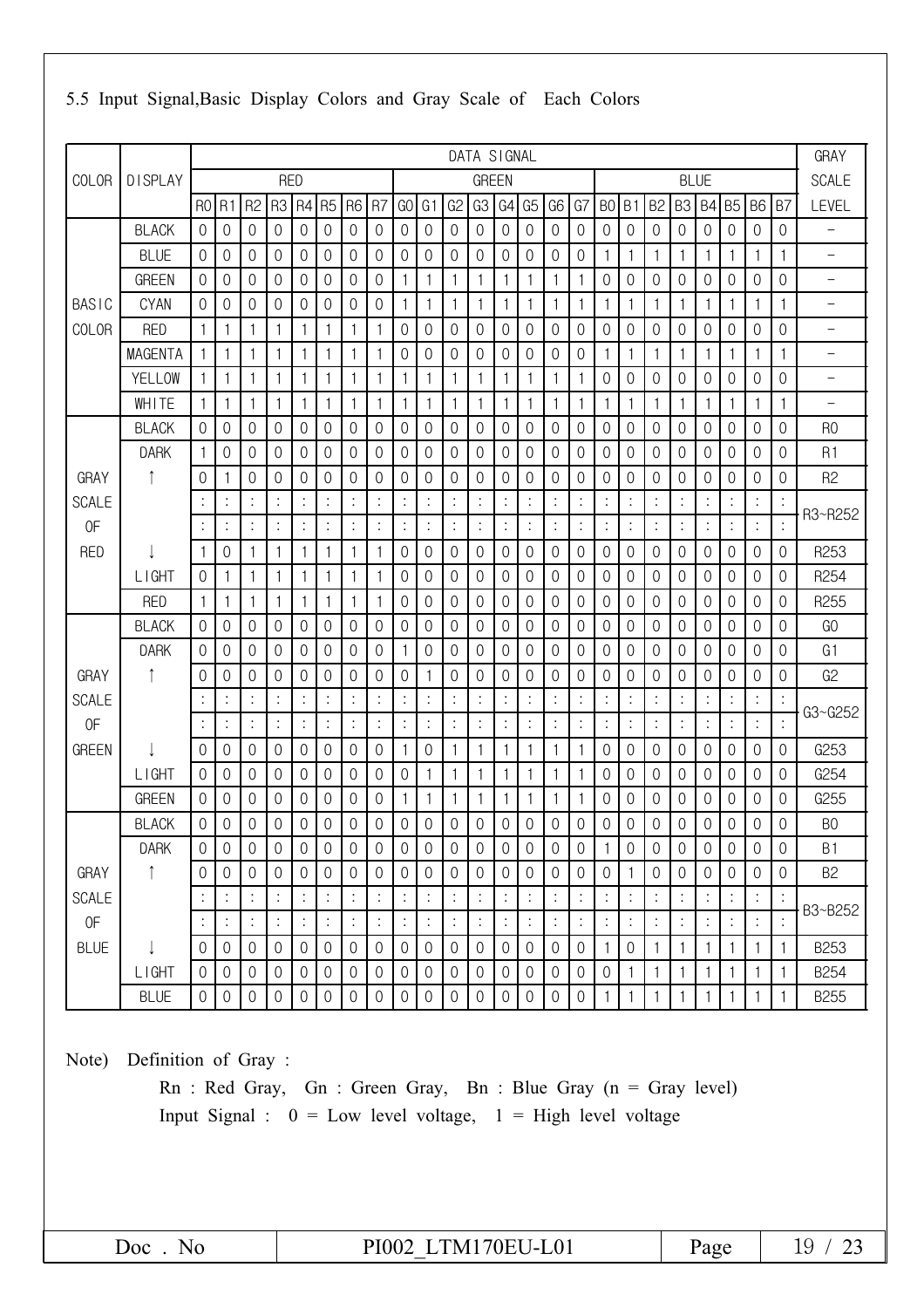# 6. Interface Timing

#### 6.1 Timing Parameters (DE only mode)

| <b>SIGNAL</b>                     | <b>ITEM</b>              | <b>SYMBOL</b>    | MIN.                     | TYP.                     | MAX.                         | <b>UNIT</b> |
|-----------------------------------|--------------------------|------------------|--------------------------|--------------------------|------------------------------|-------------|
|                                   | Frequency                | 1/T <sub>C</sub> | 40                       | 54                       | 67.5                         | MHz         |
| Clock                             | Hgh Time                 | <b>TCH</b>       | $\overline{\mathbf{4}}$  | $\overline{\phantom{0}}$ | $\qquad \qquad \blacksquare$ | nsec        |
|                                   | Low Time                 | TCL              | 4                        | $\overline{\phantom{0}}$ | ۰                            | nsec        |
|                                   | Setup Time               | T <sub>DS</sub>  | $\overline{\mathbf{4}}$  | $\overline{\phantom{a}}$ | $\overline{\phantom{a}}$     | nsec        |
| Data                              | Hold Time                | T <sub>DH</sub>  | 4                        | -                        | $\overline{\phantom{a}}$     | nsec        |
| Data Enable                       | Setup Time               | <b>TES</b>       | 4                        | -                        | -                            | nsec        |
|                                   |                          | Tv               | $\overline{\phantom{a}}$ | 16.7                     | 13.3                         | msec        |
| Frame Frequency                   | Cycle                    |                  | 1031                     | 1066                     | $\overline{\phantom{a}}$     | lines       |
| Vertical Active                   | Display Period           | TvD              | 1024                     | 1024                     | 1024                         | lines       |
| Disply Term                       | Verticle Blank<br>Period | TvB              | 8                        |                          | -                            | lines       |
| One Line<br>Scanning Time         | Cycle                    | Tн               | 676                      | 844                      | 1130                         | clocks      |
| Horizontal Active<br>Display Term | Display Period           | THD              | 640                      | 640                      | 640                          | clocks      |

Note (1) Test Point : TTL control signal and CLK at LVDS Tx input terminal in system (2) Internal Vcc =  $3.0V$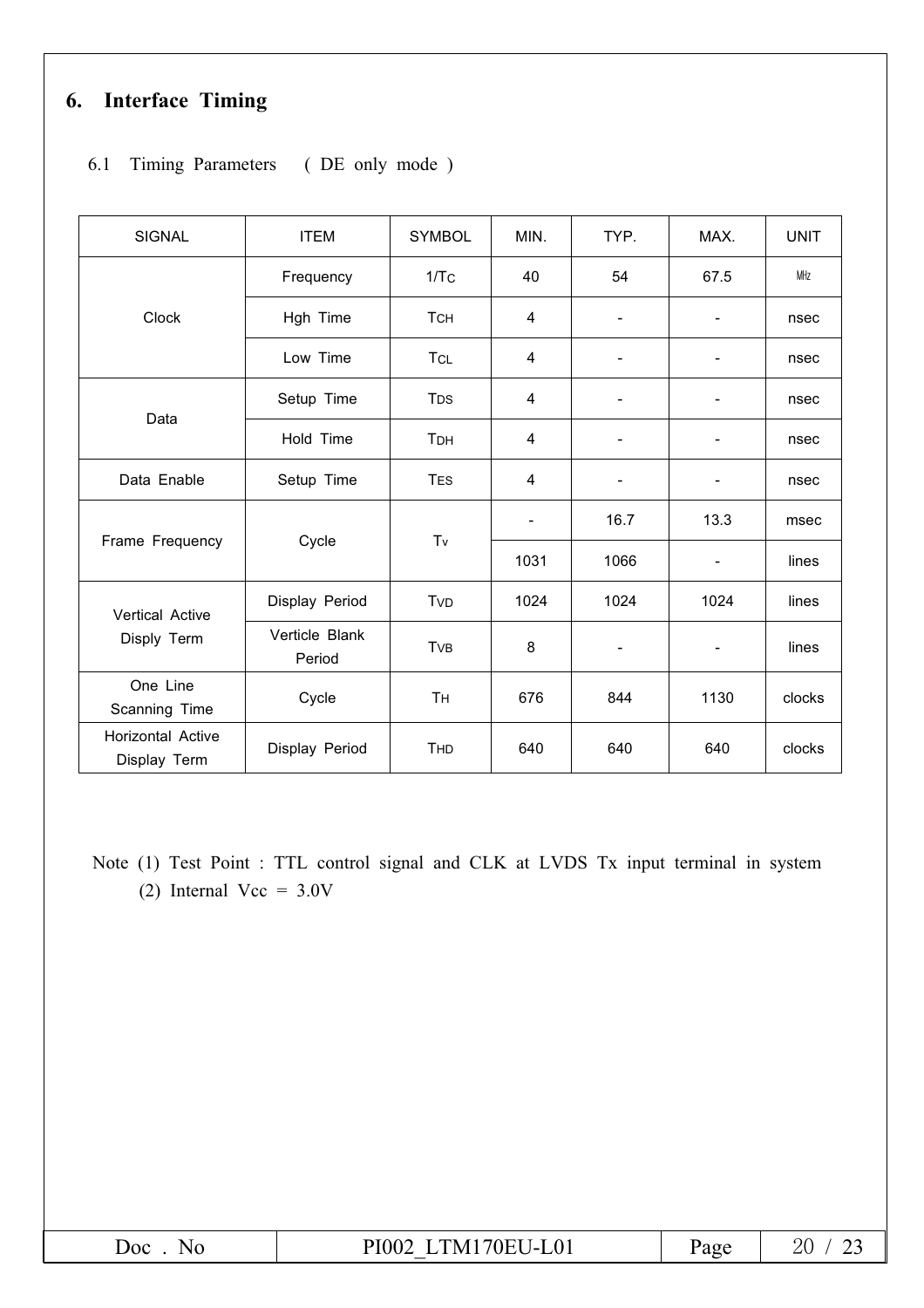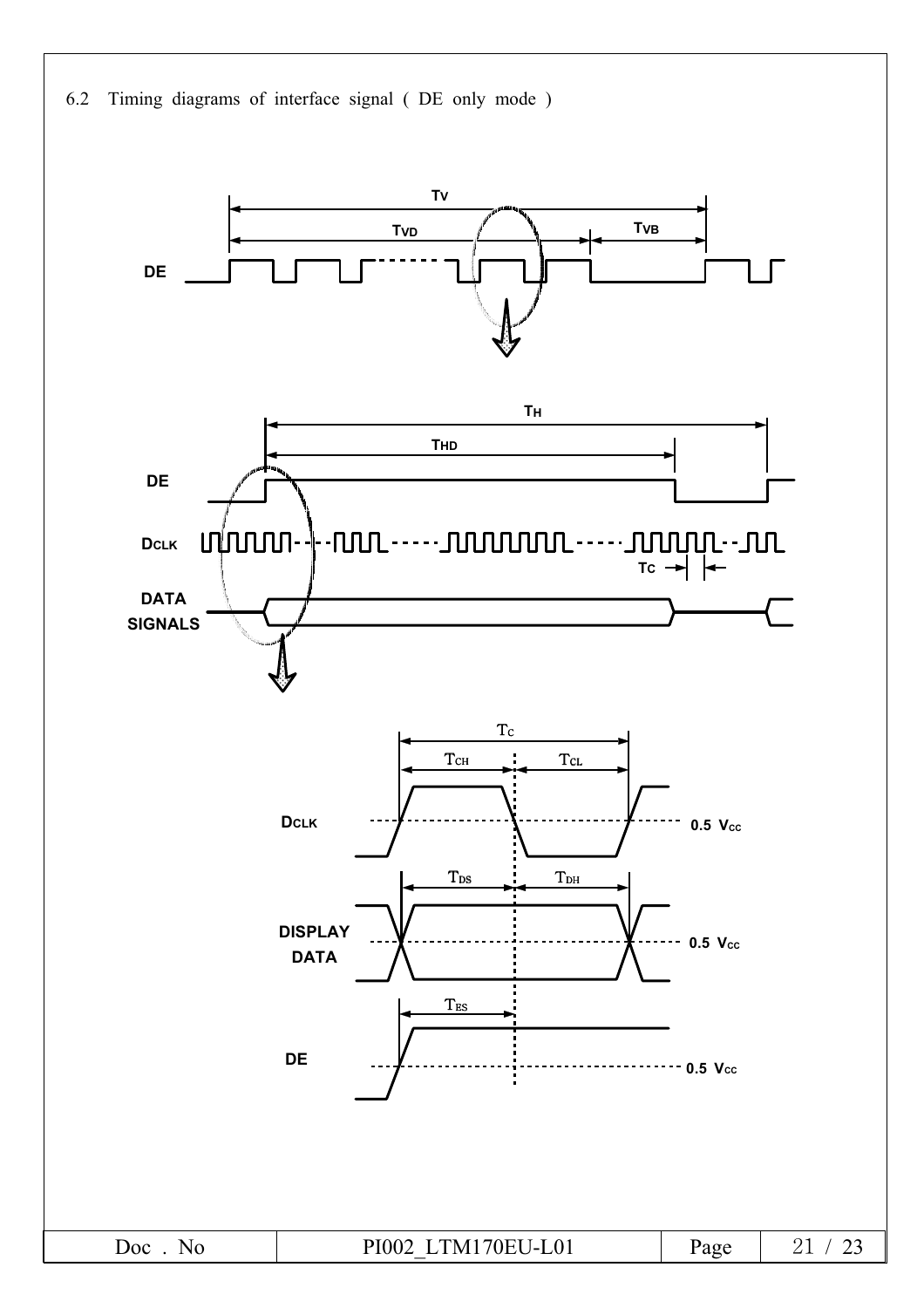#### Power ON/OFF Sequence 6.3

: To prevent a latch-up or DC operation of the LCD module, the power on/off sequence should be as the diagram below.



Power ON/OFF Sequence

NOTE.

- (1) The supply voltage of the external system for the module input should be the same as the definition of VDD.
- (2) Apply the lamp voltage within the LCD operation range. When the back-light turns on before the LCD operation or the LCD turns off before the back-light turns off, the display may momentarily become abnormal screen.
- (3) In case of VDD = off level, please keep the level of input signals on the low or keep a high impedance.
- (4) T4 should be measured after the module has been fully discharged between power off and on period.
- (5) Interface signal shall not be kept at high impedance when the power is on.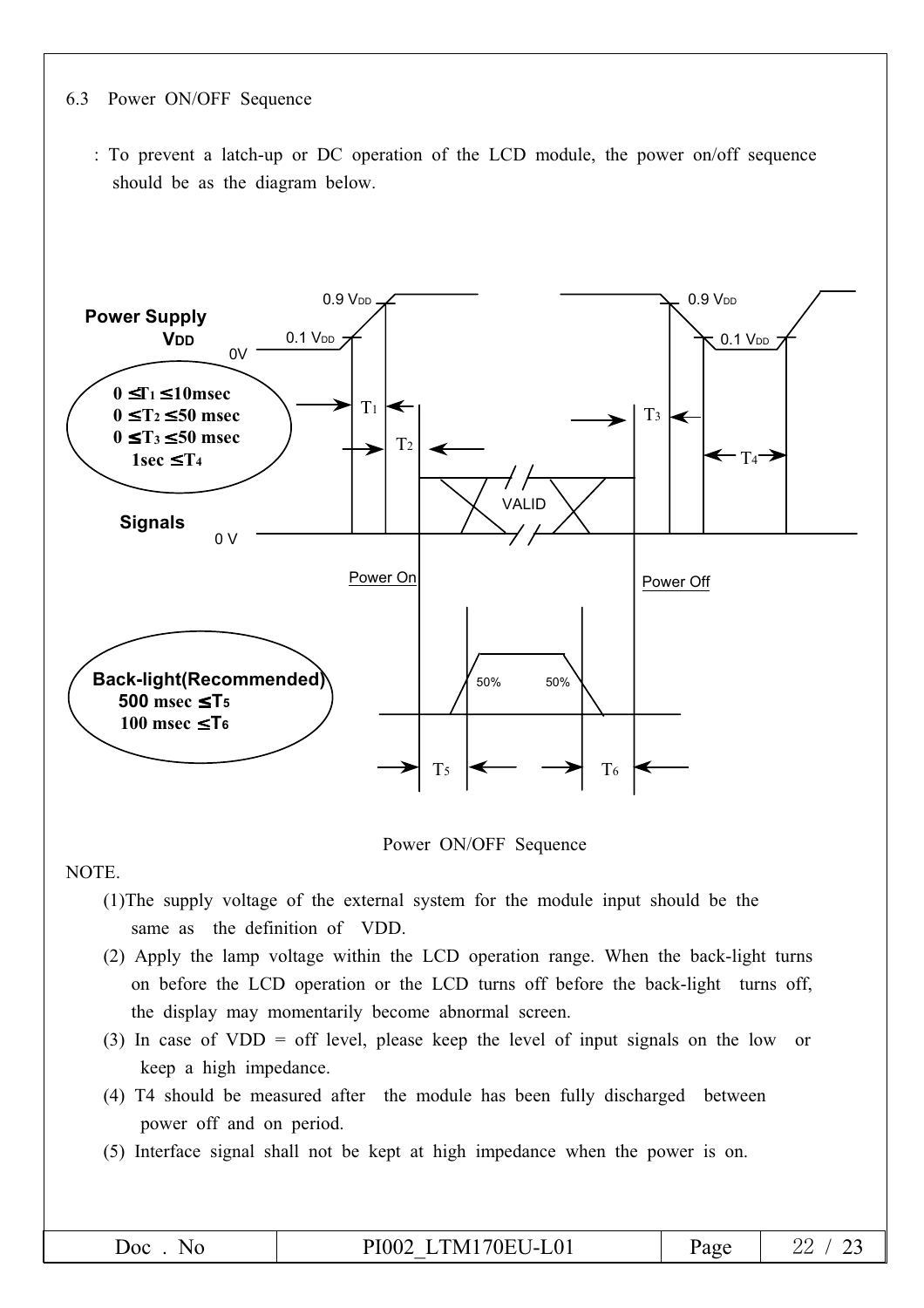# 7. Outline Dimension

[ Refer to the next page ]